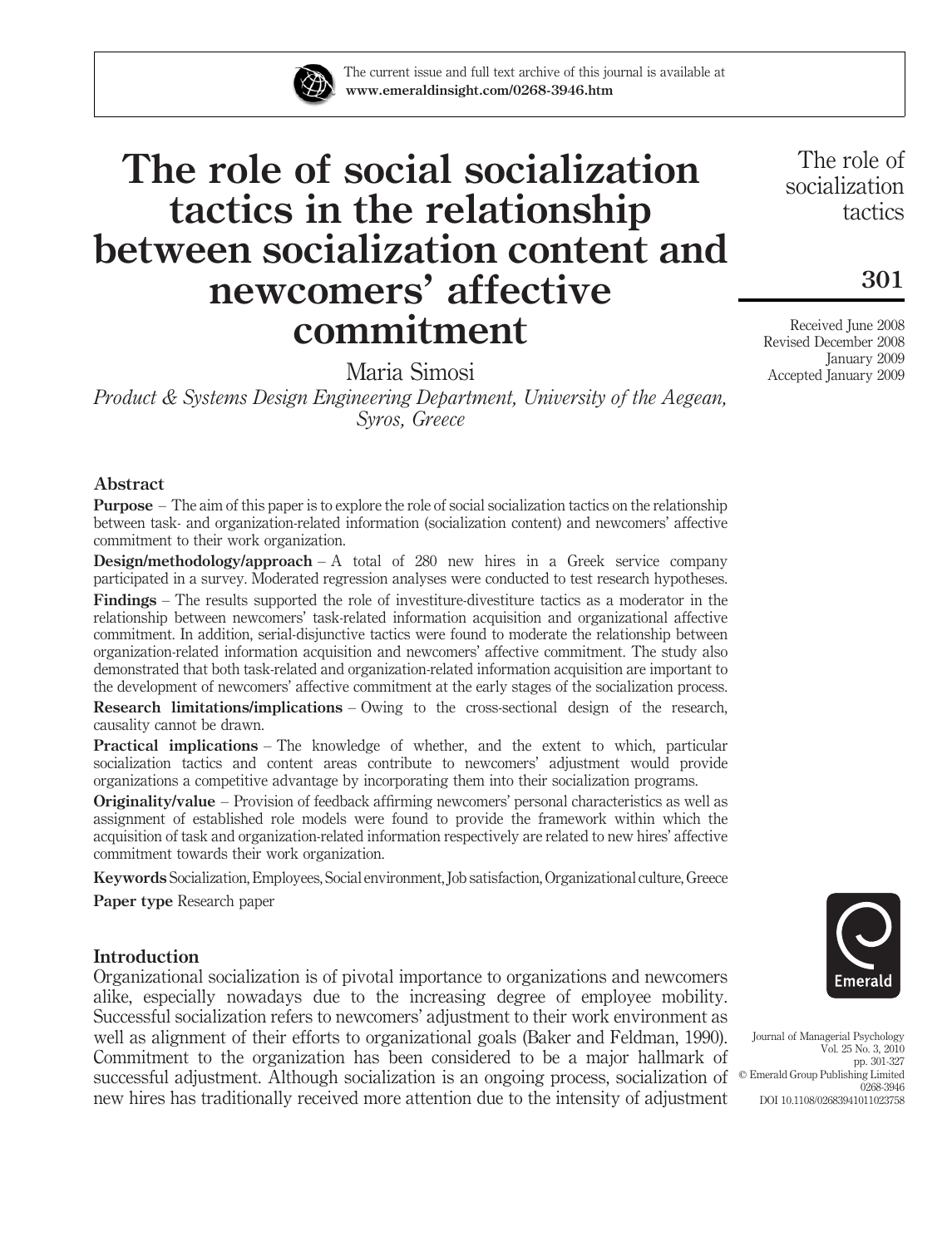issues; especially the period of early entry has been found to be critical for the formation of work attitudes, which persist for many months later (e.g. Mowday et al., 1982; Bauer and Green, 1994). Effective socialization has been linked to positive work attitudes and behaviours (work motivation, job involvement, organizational commitment, low turnover, innovative and cooperative behaviour) (Van Maanen, 1976; Feldman, 1981). Organizational commitment has been mainly approached as a multi-dimensional construct which, according to Meyer and Allen (1997) framework, consists of three components. Affective commitment reflects employees' emotional attachment to and involvement in the organization. Continuance commitment refers to a realization of the costs associated with leaving the organization. Finally, normative commitment involves feelings of obligation to continue employment. The majority of extant research has examined the relationship between organizational socialization and commitment using Mowday et al.'s (1982) conceptualization of commitment as an affective attachment to an organization characterized by shared values, a desire to remain in the organization, and a willingness to exert effort on its behalf. The latter conceptualization of organizational commitment is closely related to Meyer and Allen (1997) notion of affective commitment.

The theoretical basis underpinning most organizational socialization work has been uncertainty reduction (Lester, 1987; Nelson and Quick, 1991); according to this theoretical framework, upon organizational entry, newcomers experience psychological distress which they try to reduce by becoming familiar with the organizational rules, roles, tasks and norms. In other words, the "reality shock" experienced by newcomers is reduced by learning both functional and social aspects of their new position as well as work organization. Despite the fact that considerable progress has been made toward understanding how adjustment arises, extant research has been conducted almost exclusively in northern American business contexts.

By and large, previous studies have focused on the direct relationships between socialization tactics and/or content dimensions and organizational commitment. Relevant research remains divided along distinct fronts, since scarce research has been conducted which integrates socialization tactics and content literature. On the one hand, there are studies that have focused on the investigation of the various tactics used by organizations in order to facilitate newcomer socialization (e.g. Ostroff and Kozlowski, 1992). On the other hand, there is empirical research which has approached socialization mainly as a learning process and focused on the content of socialization (e.g. Van Maanen and Schein, 1979; Taormina, 1999; Klein and Weaver, 2000). Even though relevant review reveals the existence of a great number of studies examining either socialization tactics or content as antecedents of newcomers' adjustment and commitment, there is a limited overlap between these two endeavors. However, since socialization entails working through both task and social transitions (Fisher, 1986), comprehensive understanding of organizational socialization calls for attention to both the learning content and the processes by which the new hires adjust to specific roles in the organization. The present study aims to fill this gap by going beyond competing claims identified in extant literature regarding the relative importance of tactics over learning content (and vice versa) on newcomer's affective commitment. The study's aim is not to explore either tactics or content; rather it will be about simultaneous examination of both. It argues that newcomers' development of affective commitment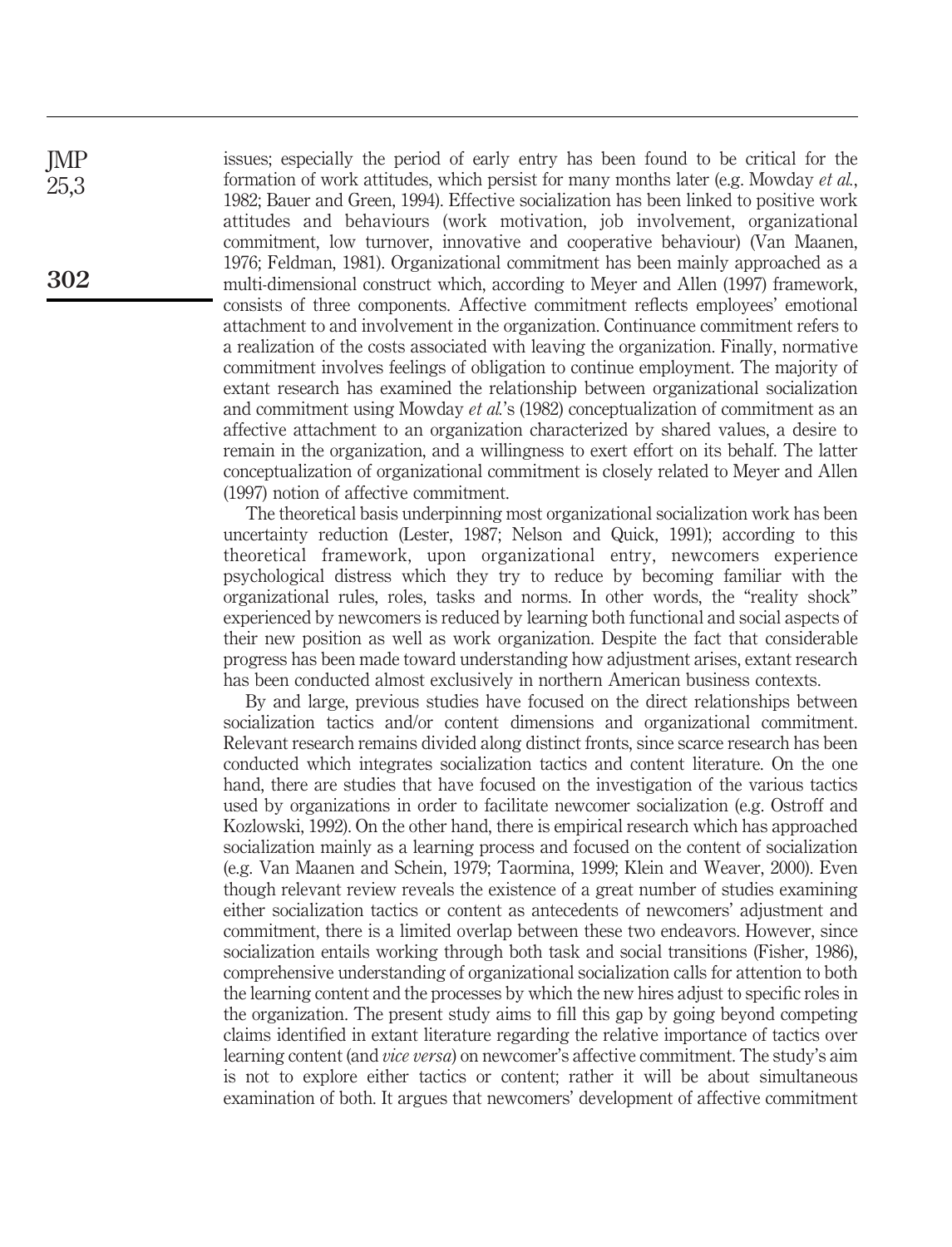can be best understood from both perspectives and thus the artificial divide between tactics and content needs to be abolished.

The reason for focusing on the relationship of organizational socialization with affective commitment is two-fold. First, affective commitment  $-$  as compared to the other two commitment components – has been reported to have the most positive effects on important organizational phenomena as well as considered to be a key indicator of employee integration at work (Mowday et al., 1982; Mathieu and Zajac, 1990; Meyer and Allen, 1997). Given that affective commitment has been found to be the strongest and most consistent predictor of organizationally desired outcomes (e.g. both in-role and discretionary performance), this construct has constituted the focus of interest to organizational scholars and practitioners alike (Meyer et al., 2002). The second reason for choosing affective commitment as the dependent variable for this study is that, in the context of organizational socialization, this commitment dimension appears to be the most relevant since it has been found to be related to the underlying notions underpinning most organizational socialization work, that is, uncertainty reduction and identity theory. Employees' perceptions of personal importance (i.e. extent to which they are made to feel that they make important contributions to the organization), competence and confidence in their abilities and achievements have been linked to the affective component of organizational commitment (Meyer and Allen, 1997; Mathieu and Zajac, 1990). In addition, characteristics of employees' role in the organization, such as role ambiguity have been consistently related to employees' affective commitment (Meyer and Allen, 1997). Finally, extant studies have shown relationships between fit perceptions and individual affective outcomes (e.g. Ashforth and Saks, 1996; Cable and Judge, 1997).

Specifically, the study explores the contribution of social socialization tactics on information content-affective commitment relationship. Building on uncertainty reduction theory as well as social learning and identity theory, it argues for the moderating role of investiture-divestiture and serial-disjunctive tactics to the relationship between socialization content (namely performance proficiency and goals/values) and affective commitment. From a practical standpoint, and given the fact that organizations dedicate extensive resources to newcomers' training, organizations will benefit from knowing whether and the extent to which gains in the latter's adjustment and affective commitment may be garnered by the adoption of social socialization tactics, which could be either incorporated into their formal socialization programs or embedded in their off-site (i.e. on-the-job) training.

The following sections review theory-based relations between socialization tactics/learning content and organizational commitment and move on with considering social socialization tactics as moderators of the socialization content-affective commitment relation.

# Socialization tactics and affective commitment

Socialization tactics refer to ways structured by the organization in order to help newcomers adapt to early entry experiences and perform a transition from one role to another (Van Maanen and Schein, 1979; Jones, 1986). The reduction of uncertainty newcomers experience on organizational entry constitutes the theoretical basis for organizational socialization tactics, since tactics shape the type of information received by newcomers as well as the ease of having access to such information. Extant

The role of socialization tactics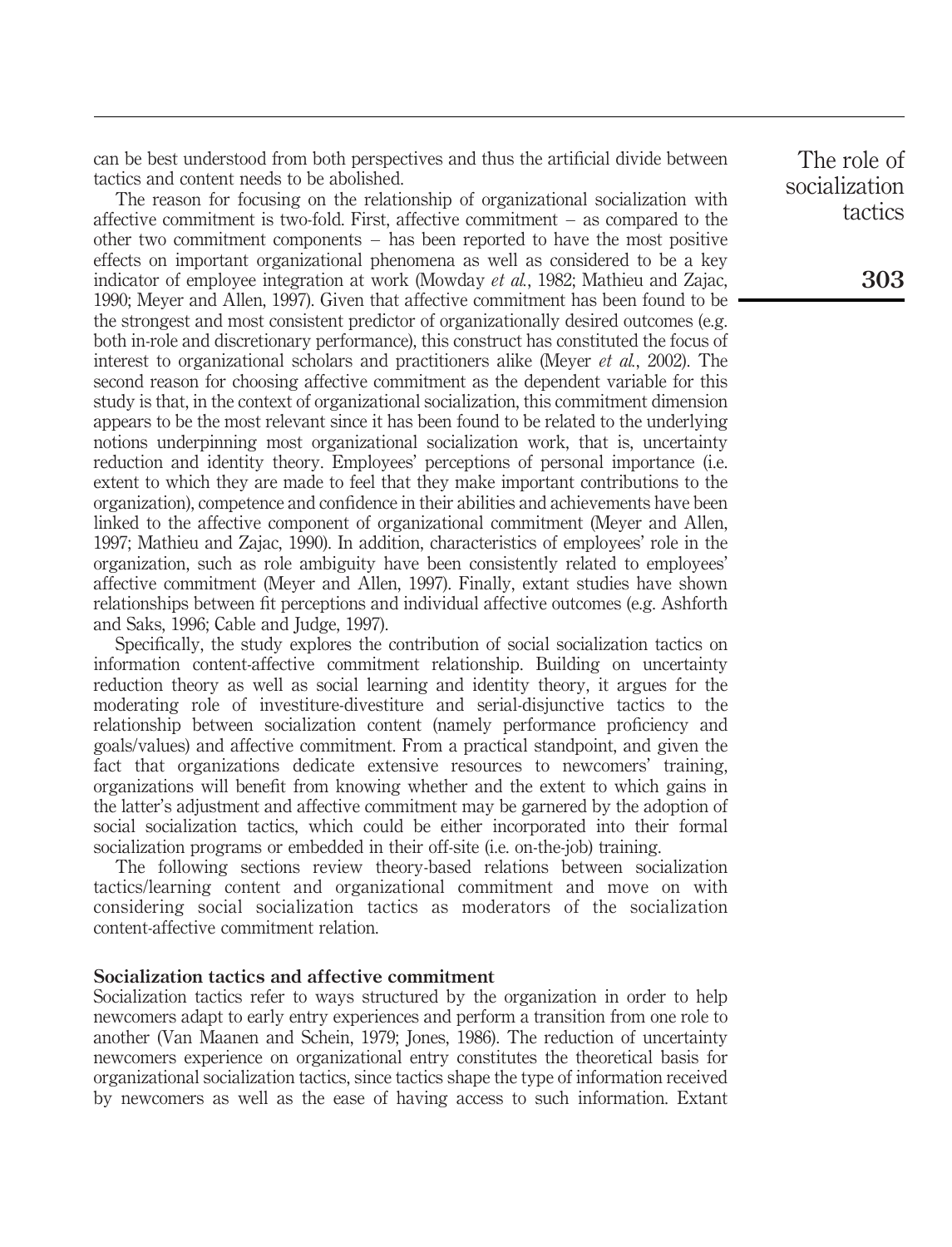empirical research has indicated that perceptions of socialization tactics influence attitudinal outcomes such as organizational commitment (Van Maanen and Schein, 1979; Jones, 1986; Ashforth and Saks, 1996).

One of the most prominent theoretical models of socialization is Van Maanen and Schein's (1979) typology of socialization tactics. The model identifies six dimensions along which socialization tactics vary, each consisting of a bipolar continuum; the six polarities are:

- (1) collective vs. individual;
- (2) formal vs. informal;
- (3) fixed vs. variable;
- (4) sequential vs. random;
- (5) serial vs. disjunctive; and
- (6) investiture vs. divestiture.

According to Van Maanen and Schein (1979), the serial (vs disjunctive) tactic refers to the newcomers' socialization by an experienced employee (leader or colleague) who acts as a role model, while disjunctive tactic refers to the absence of such a model/mentor for the socialization of new hires. As far as investiture tactic is concerned, it involves the affirmation of newcomers' personal identity and characteristics in the sense that organization processes ratify and establish viability and usefulness of newcomer's personality[1]. On the contrary, divestiture refers to negative social interactions between newcomers and other employees until the former begin to fulfill expectations (Van Maanen and Schein, 1979) while it also entails processes, which strip away certain enduring characteristics of the newcomer. Having conducted a factor analysis of Van Maanen and Schein's six socialization tactics, Jones (1986) argued for the existence of three broader factors:

- (1) content;
- (2) context; and
- (3) social (serial-disjunctive and investiture-divestiture) socialization tactics.

Social (as compared to content and context) tactics have been considered to be the most critical for newcomers' adjustment, in the sense of providing the social cues and facilitation necessary during the learning process (Saks et al., 2007). New hires' perceived personal acceptance by the group has been found to influence the former's level of commitment to the group (Jones, 1986; Allen and Meyer, 1990).

Apart from uncertainty reduction theory, person-organization (P-O) fit theory has also been used to provide the theoretical basis for understanding the relationship between social socialization tactics and newcomer adjustment (e.g. Kim et al., 2005). In specific P-O fit have been used to explain the relationship between "social" socialization tactics and newcomers' adjustment. Social tactics, through affirmation of personal characteristics and social acceptance and support provided by established organizational members have been found to have the strongest correlation with socialization outcomes (Bauer et al., 2007). Saks et al.'s (2007) meta-analytic study demonstrated that perceptions of person-job and person-organization fit partially mediate the relationship between social tactics and organizational commitment.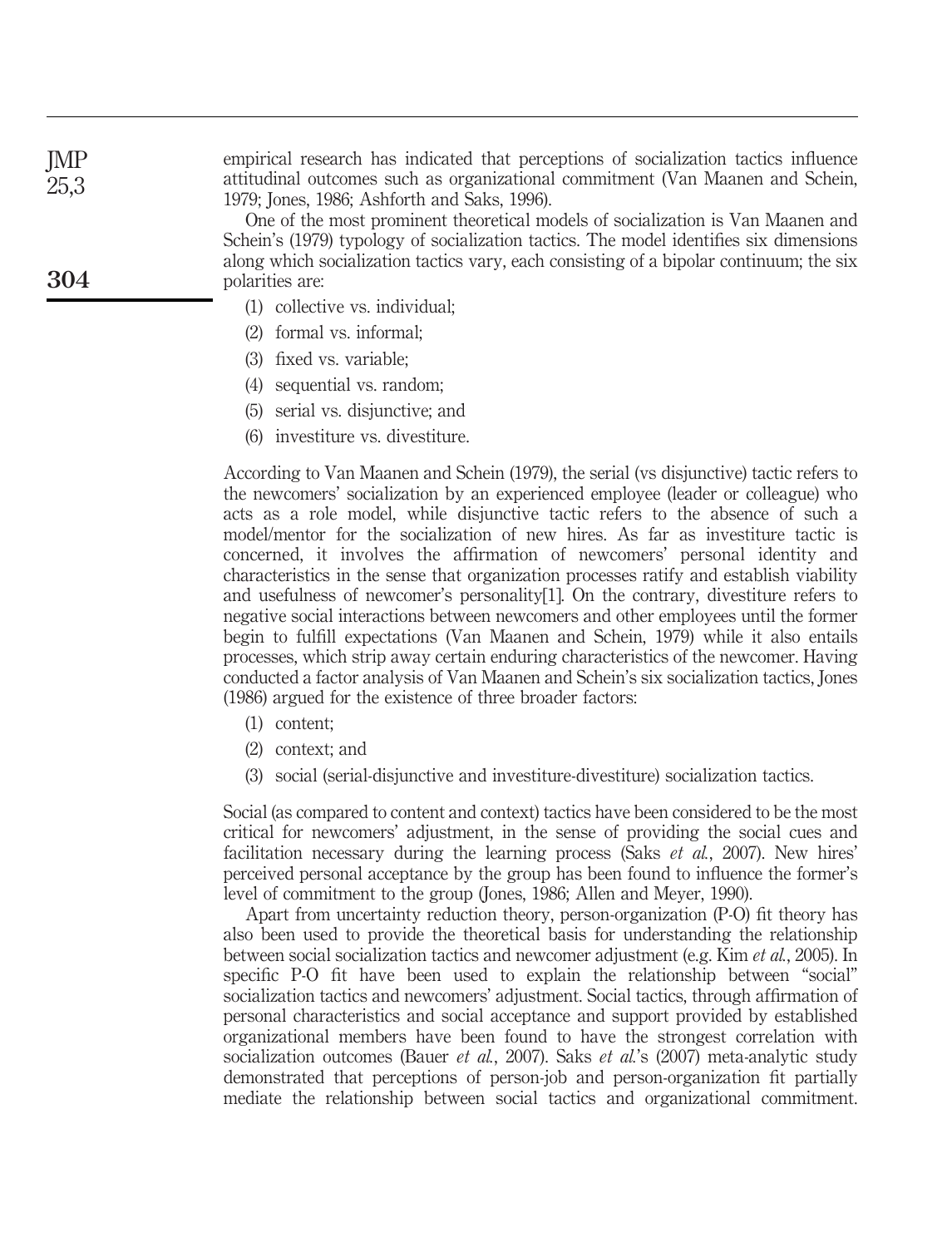Similarly, Cable and Parsons (2001) have argued that serial and investiture tactics are positively related to new hires' subjective perceptions of person-organization fit, while increasing the congruence between the former's personal values and their perceptions of organizational values.

The argument of the present study holds that Van Maanen and Schein's (1979) self-categorization, and the conceptually-related social identity theory, account for the process entailed in investiture-divestiture tactics, while serial-disjunctive tactics make use mainly of the social learning processes. According to self-categorization and social identity theory (Tajfel and Turner, 1986; Turner et al., 1987), individual's identity is two-fold:

- (1) personal identity entails the characteristics which differentiate the individual from the group; and
- (2) social identity/ies which refers to categorization of self into one or more social groups.

Identification with collectives helps reduce the uncertainty associated with interacting in new environments (Weick, 1995). Following Brewer (1991, 2003), apart from the need for inclusion to a particular social unit (i.e. work group, organization), the individual has a need for uniqueness ("how am I different from others?"). Thus, even though Van Maanen (1975) has regarded the abandonment of pre-existing attitudes, values, and behaviors as vital for effective socialization, research on identity has indicated that, given that organization's demands infringe upon the uniqueness of the personal identity, employees seek a balance between personal and organizational identity, in the sense of neither being too distinct from nor too dependent on organizational identity (Brewer, 1991; Kreiner et al., 2006). According to Ashforth et al. (2008), newcomers' sense making process entails incorporation of elements of the collective into their sense of self. In this respect, affirmation of personal identity by established employees can be seen as enhancing newcomers' feelings of uniqueness which is prerequisite for the latter's identification with, and commitment to, the organization. In this sense, the core mechanism connecting investiture-divestiture tactics to affective commitment is the conservation of personal identity, through the affirmation of personal characteristics by organizational members.

As far as serial-disjunctive tactics are concerned, through social learning, the provision of role models enhance newcomers' understanding of the task and role's demands as well as of the organizational norms; in this sense, the provision of information from the mentor reduces newcomer's experienced uncertainty and is inductive of the latter's affective commitment. However, mentors have been found to act not only as sources of job-related information but also as sources of social support, advice and "inside" information while helping the newcomer be integrated into the informal social network (Kram, 1985). In this sense, the presence of role models or mentors as well as positive social support from experienced organizational members, lead to perceptions of better fit and thus to internalization of organizational values and development of emotional link with the organization. Moreover, perceived supportive management and positive interpersonal relationships in the workplace have been found to promote employees' psychological safety (Saks, 2006). Since newcomers are likely to view mentor's positive orientation towards them as indicative of organization's support, they will have the propensity to reciprocate by becoming more committed.

The role of socialization tactics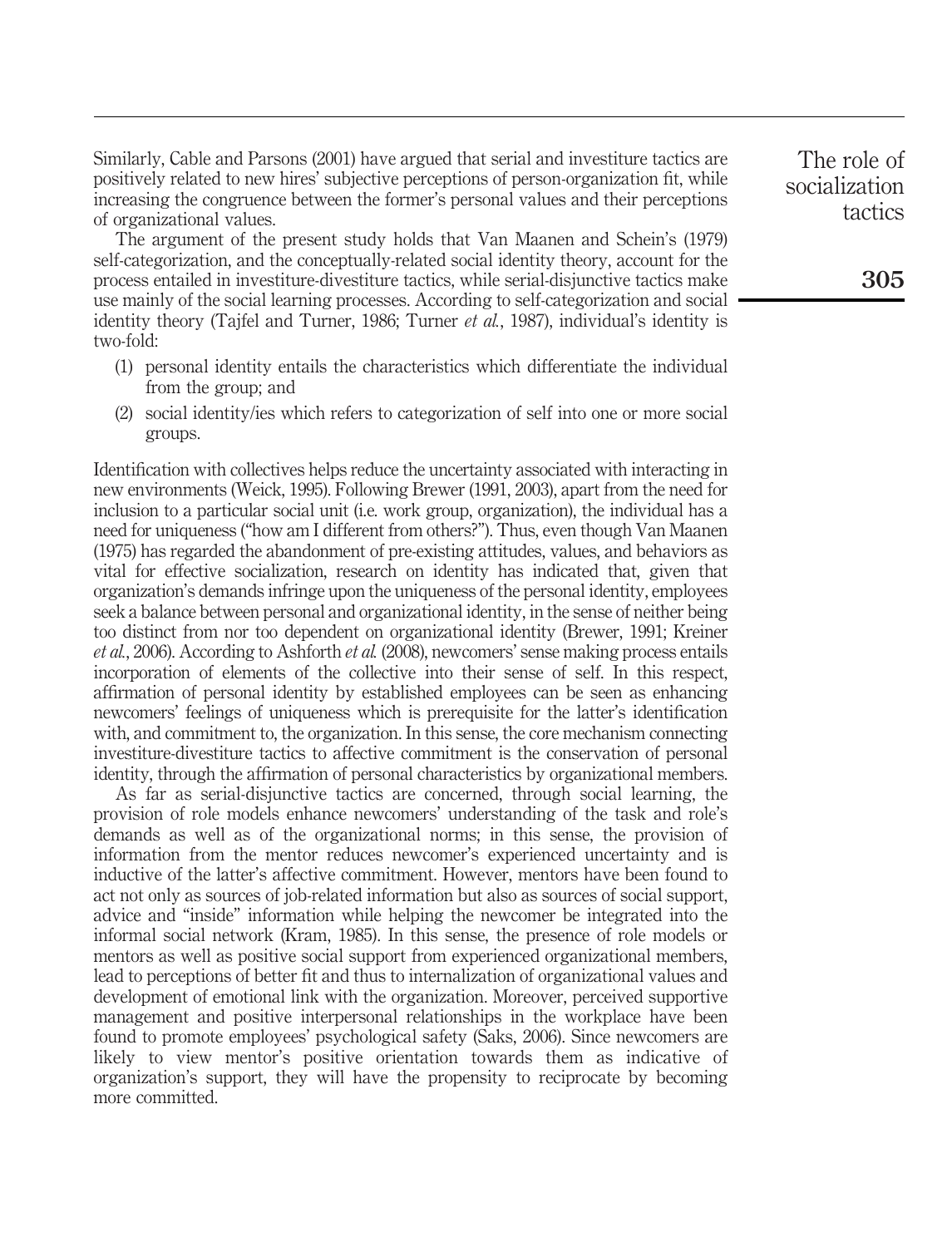The present study sets out to examine each social tactic separately in order to explore the possibility of distinct relationships with the rest of the constructs examined. So far, most relevant research (e.g. Cable and Parsons, 2001; Saks et al., 2007) has used a combined measure for both social (serial and investiture) tactics. Moreover, most of these studies used Jones' measure of investiture-divestiture, which focuses on the social support offered by organizational members. The present research follows Van Maanen and Schein's (1979) conceptualization of investiture-divestiture, which focuses on the affirmation of personal characteristics that individuals bring into the organization. Thus, social support (as exemplified by serial tactics) can be seen as an indication of acceptance of newcomer's identity; however it constitutes only one element of investiture-divestiture process (see Ashforth and Saks, 1996).

- H1. An organization's use of investiture socialization tactics will be positively related to newcomer affective commitment.
- H2. An organization's use of serial socialization tactics will be positively related to newcomer affective commitment.

## Socialization content and affective commitment

The bulk of research on organizational socialization has approached socialization primarily as a learning process and focused on what newcomers actually learn (i.e. socialization content) as they assimilate to the organization in their attempts to become effective organizational members; these studies have demonstrated the pivotal role that information content plays to newcomers' commitment (e.g. Ostroff and Kozlowski, 1992; Chao et al., 1994; Saks and Ashforth, 1997a). This research has explained the relationship between socialization content and newcomers' adjustment in terms of uncertainty reduction theory; by providing incumbents with pertinent information, organizations reduce the uncertainty of the former's assimilation process.

Relevant empirical research has identified specific content areas that new hires need to learn about; these studies examined how socialization content related to measures of employee adjustment and attitudes such as organizational commitment. There is a great deal of conceptual overlap among the content areas (or dimensions) proposed by different frameworks. In general, the content domains which are embodied in most definitions of socialization refer to task demands and role characteristics as well as organizational culture, goals and values (e.g. Ostroff and Kozlowski, 1992; Chao et al., 1994; Saks and Ashforth, 1997b). These domains represent performance proficiency and goals/values dimensions in Chao et al.'s (1994) framework.

In specific, the performance proficiency dimension refers to learning the tasks involved on the job; it entails features such as understanding task duties, assignments and priorities as well as ways of handling routine problems. According to stage models of the socialization process (e.g. Feldman, 1981; Louis, 1980), in the course of the first few months on a new job, incumbents focus on learning the tasks necessary to perform their job and clarifying their role in the organization. Ostroff and Kozlowski's (1992) study indicated that task and role-related information were found to be the most salient to newcomers, especially during the first few months after entering the organization. Nevertheless, inconsistent findings have been reported regarding the relationship between task mastery and organizational commitment, while most studies have suggested the existence of weak or no relationship between the two constructs, which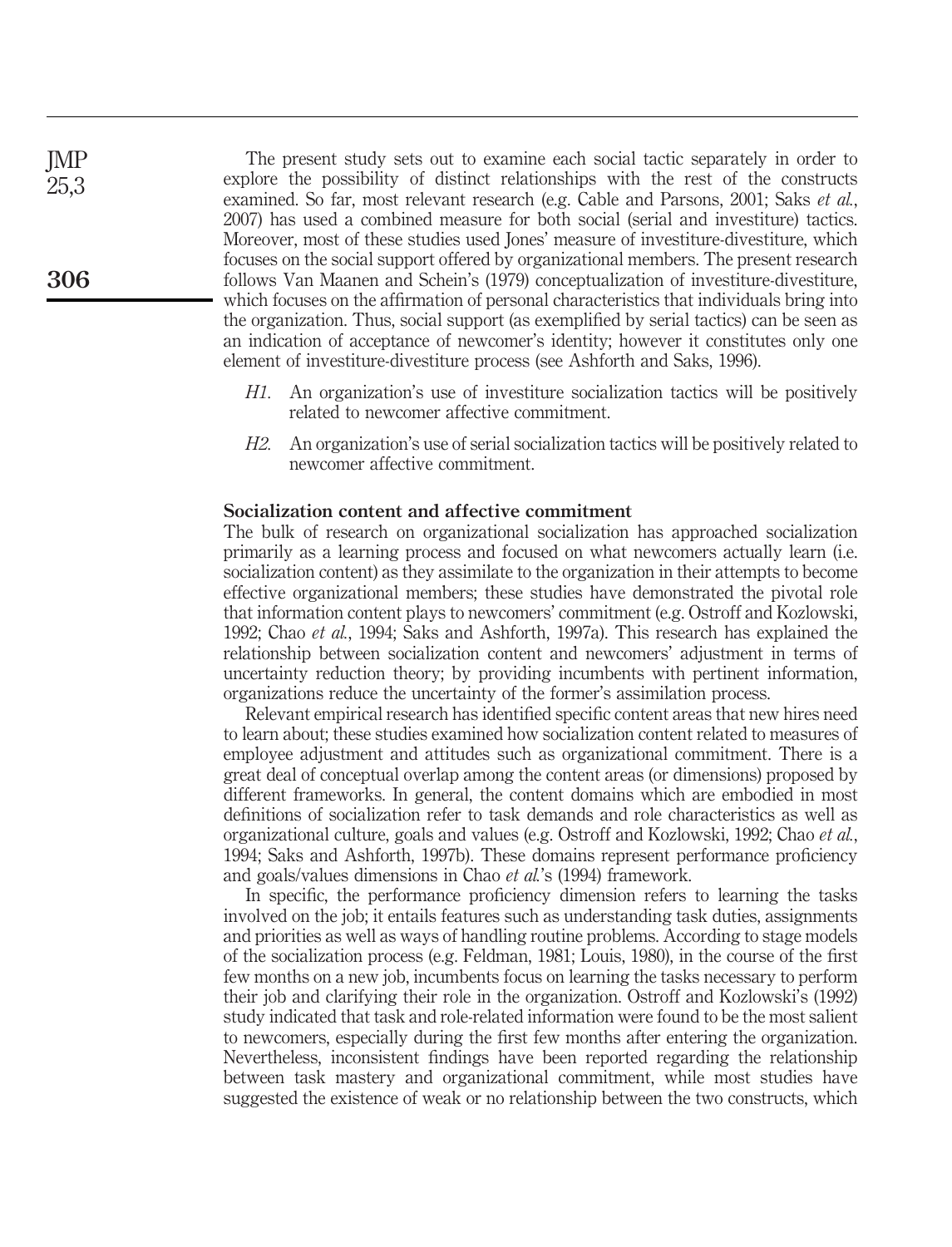was attributed to the fact that task-related information is a personal-level construct while commitment is organizational-level construct (e.g. Ostroff and Kozlowski, 1992; Bauer and Green, 1998; Kammeyer-Mueller and Wanberg, 2003). However, it is argued here that newcomers who master their tasks – and thus feel confident in fulfilling their task requirements – are, in turn, more likely to want to remain in the organization and exert more effort towards achieving its goals.

The goals/values content dimension refers to employees' understanding of, and identification with, formal goals and values as well as informal and tacit norms espoused in the organization. Since newcomers cannot embrace organizational goals/values if they are not made aware of them, the goals/values dimension is important for effective socialization. According to Chao et al. (1994), organizational goals and values constitute a link between the individual and the larger organization, beyond the confines of the individual's job. Klein and Weaver (2000) who examined the relationship between both goals/values and performance proficiency content on the one hand and organizational commitment on the other hand found that only goals/values dimension was related to commitment. Since it seems reasonable to suggest that new hires cannot embrace organizational goals/values (and consequently experience an emotional bond with the organization) without being made aware of these goals/value, organizational goals/values knowledge are likely to induce affective commitment to newcomers:

- H3. Newcomers' acquisition of performance proficiency information will be positively related to newcomer affective commitment.
- H4. Newcomers' acquisition of organizational goals/values information will be positively related to newcomer affective commitment.

# Social tactics as moderators between socialization content and affective commitment

As already noted, review of extant empirical studies indicated the existence of significant correlations between affective commitment and investiture-divestiture as well as serial-disjunctive dimensions. In addition, a link between socialization content and affective commitment has also been established.

However, limited empirical research has been conducted which relates content areas to socialization processes. In one of those studies, Kammeyer-Mueller and Wanberg (2003) demonstrated that the newcomers' acquisition of adequate knowledge and skills for the performance of tasks as well as their perceived approval from coworkers invokes organizational commitment; however, no specific relationship between approval and knowledge obtained was examined in their study. In the meantime, two empirical studies have highlighted the role of integration to the group, concluding that employees must adjust to their group before they can master their task and negotiate their role (Feldman, 1989; Katz, 1980). On the contrary, in their study of the socialization of British Army recruits, Cooper-Thomas and Anderson (2002) found that the relationship between tactics and commitment was indirect and mediated by the content of information acquisition. Similarly, Saks and Ashforth's (1997b) empirical findings demonstrated that information acquisition mediated the relationship between socialization tactics and outcomes.

The role of socialization tactics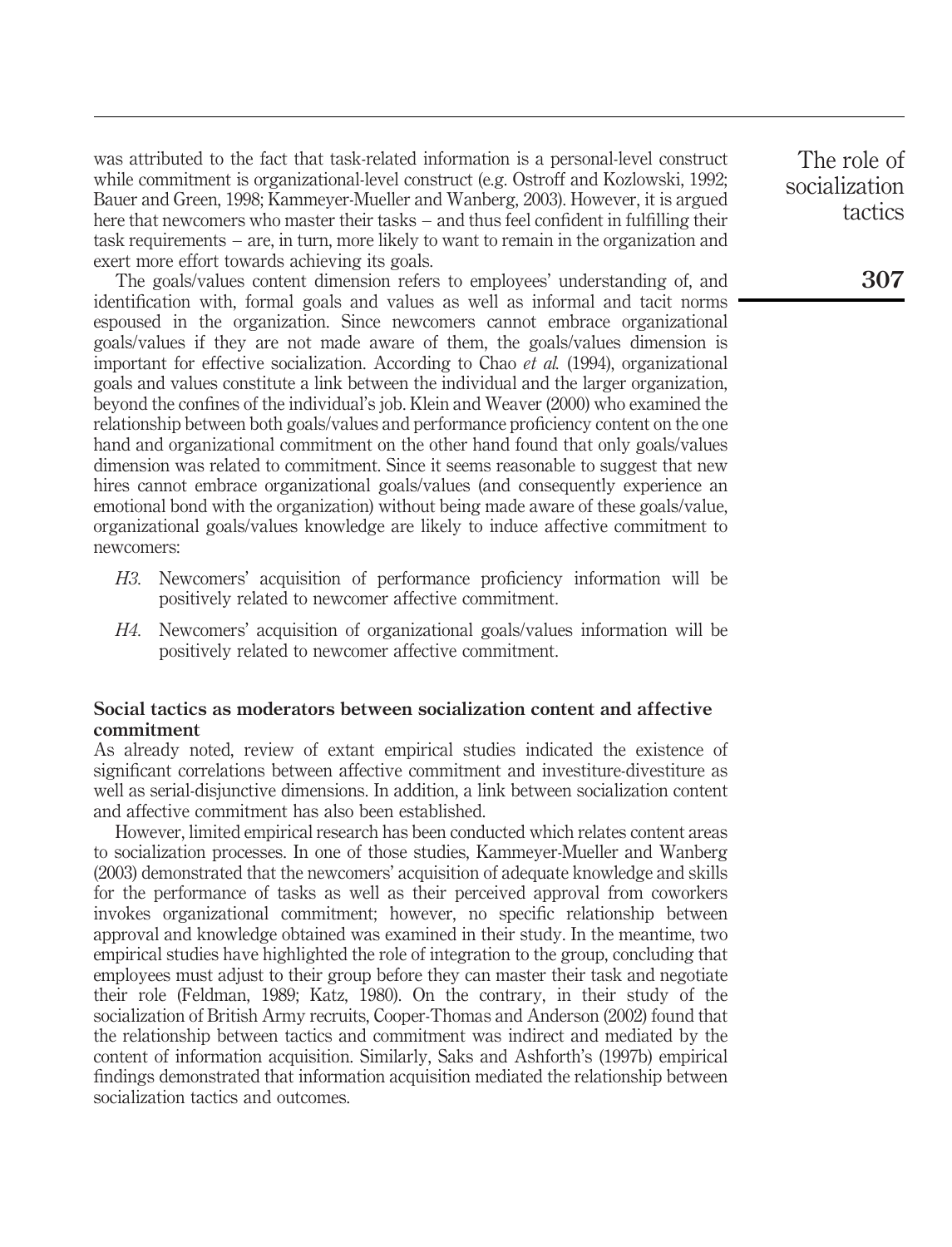As mentioned earlier, socialization tactics reflect organizations' attempts to structure the information provided to newcomers; the provision of such structure alleviates the stress experienced by newcomers when entering in the new work environment. In the case of social socialization tactics, these tactics also contribute to new hires' perceptions of fit with the work organization. The present study argues for the moderating role of the affirmation of newcomer's characteristics by the work group as well as of the support provided by a role model for the successful socialization of new hires. On the one hand, it posits that the contribution of task and goals/values information acquisition to newcomers' successful socialization (as exemplified by their affective commitment to the organization) is subject to the degree of acceptance and affirmation of newcomer's personal identity. Organization's feedback on the viability and usefulness of one's own characteristics and values (investiture tactics) offers a sense of continuity to newcomer's personal identity; at the same time it invokes the feeling that the organization's values are in accordance with his/her own values while his/her skills and abilities are useful and valued by the organization. Under such circumstances, newcomers acquire a sense of self-efficacy, which accentuates the propensity that task/job-related information will invoke high levels of affective commitment. Similarly, the perception of fit with the organization will increase the probability that the more they become knowledgeable about the goals/values endorsed by the organization, the more they will direct their efforts towards achieving these goals.

On the other hand, divestiture tactics entail newcomer's assignment of a mentor, who acts as a source of information and role model, both directly and indirectly, which alleviates the stress experienced while enhancing perceptions of P-O fit. Since supervisors have been found to shape perceptions (Kozlowski and Doherty, 1989), newcomer's perspective slowly converge with the more normative view offered by the more normative view offered by the supervisor/mentor regarding task, role and behavioural requirements; in this sense, mentors assist newcomers to their role development process (Major et al., 1995). Under these circumstances, the provision of organization-related information is likely to make newcomers more actively accept the goals and the values of the organization as well as exerting effort towards these goals (i.e. affective commitment). In a similar manner, the assignment of a mentor who acts as a role model and provides social support to newcomers, positively influences the development of the latter's commitment, when information regarding the task/job to be performed is provided to them.

- H5. An organization's use of investiture socialization tactics will moderate the relationship between newcomers' acquisition of socialization information (i.e. performance proficiency, goals/values) and their affective commitment in such a way that this relationship will be stronger for those who perceive higher, rather than lower investiture.
- H6. An organization's use of serial socialization tactics will moderate the relationship between newcomers' acquisition of socialization information (i.e. performance proficiency, goals/values) and their affective commitment in such a way that this relationship will be stronger for those who perceive higher, rather than lower, serial tactics.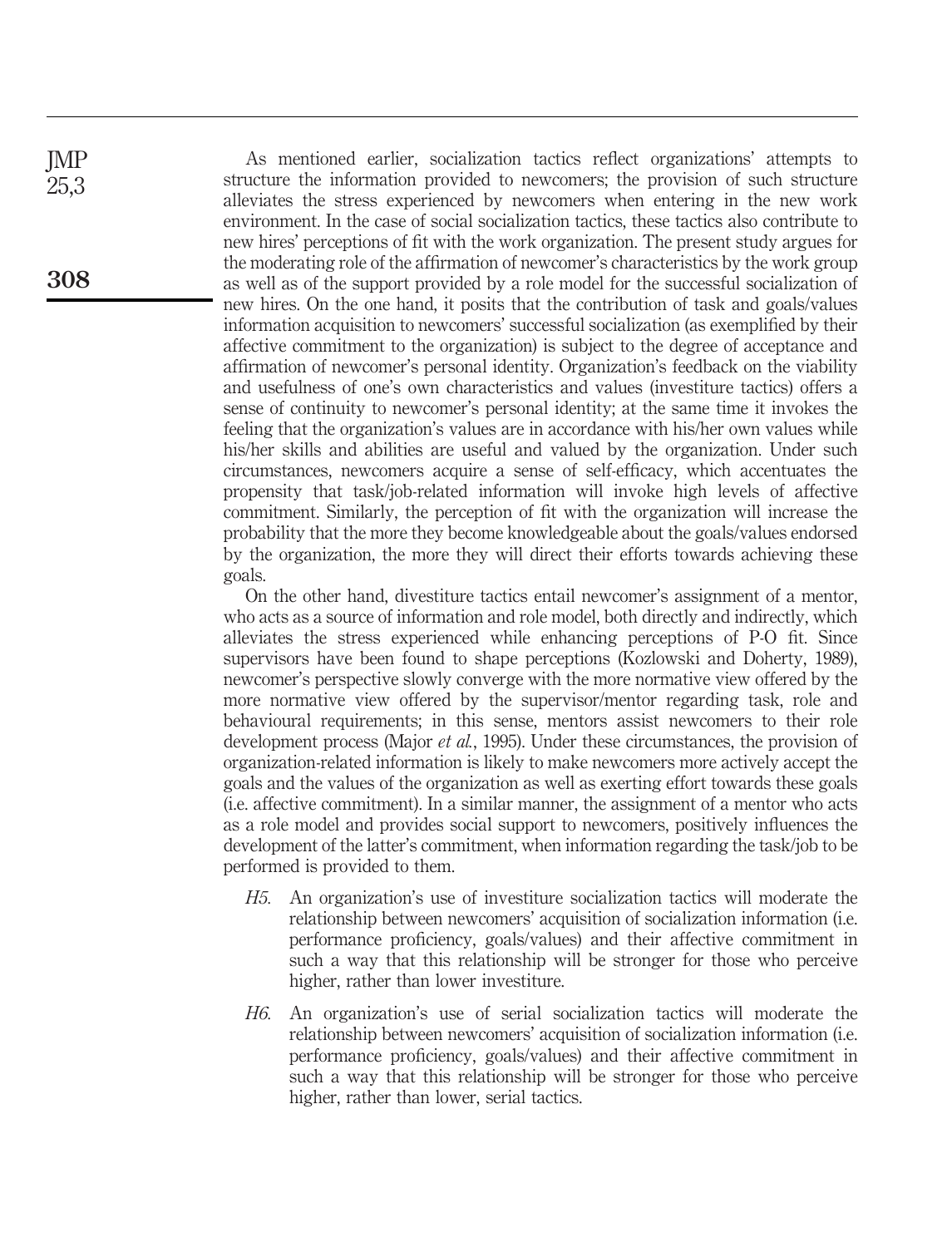# Method

# Design and procedure

Based on the discussion above regarding the theoretical background, six research hypotheses were proposed which constituted the research framework presented in Figure 1. This depiction indicates that the core hypotheses (demarcated by bold arrows) attempt to identify the moderating effects of social socialization tactics on the relationship between the learning content and affective commitment.

Information from newcomers was collected during the early stages of their socialization; this decision was in accordance to extant research findings which have indicated that new hires adjust rapidly to their new work environment and thus socialization tactics are likely to be more important during the first few months at work than later (e.g. Saks and Ashforth, 1997b; Katz, 1980). Due to the nature of the selection and recruitment process of the particular organization (new entries were recruited in large numbers), all participants of the study entered the organization with a time difference of two weeks maximum. In specific, the time when questionnaires were distributed to job incumbents ranged from eight to nine weeks after joining the organization. Due to anonymity of the responses, no control could be made regarding the time difference in the date of new hires' entry in the organization.

Collection of completed questionnaires was performed in a manner that confidentiality and anonymity of the respondents was ensured. Questionnaires were distributed upon completion of the first half (i.e. first two weeks) of the training program. In specific, the last day of their formal training program, new hires were informed by a training executive about the purpose of the study and assured for the confidentiality and anonymity of their responses and asked to volunteer to fill in the questionnaire. At this stage, all newcomers had worked on the work site they had been assigned for approximately six to seven weeks and another two weeks were segregated and attended the first part of their official training. Upon questionnaire completion, they inserted by themselves the completed questionnaires into an envelope which was common for all group members and which was eventually gathered by a training executive and sent to the researcher. All respondents returned their questionnaires; all but three questionnaires were usable and included in the analysis.



The role of socialization tactics

309

Figure 1. Conceptual framework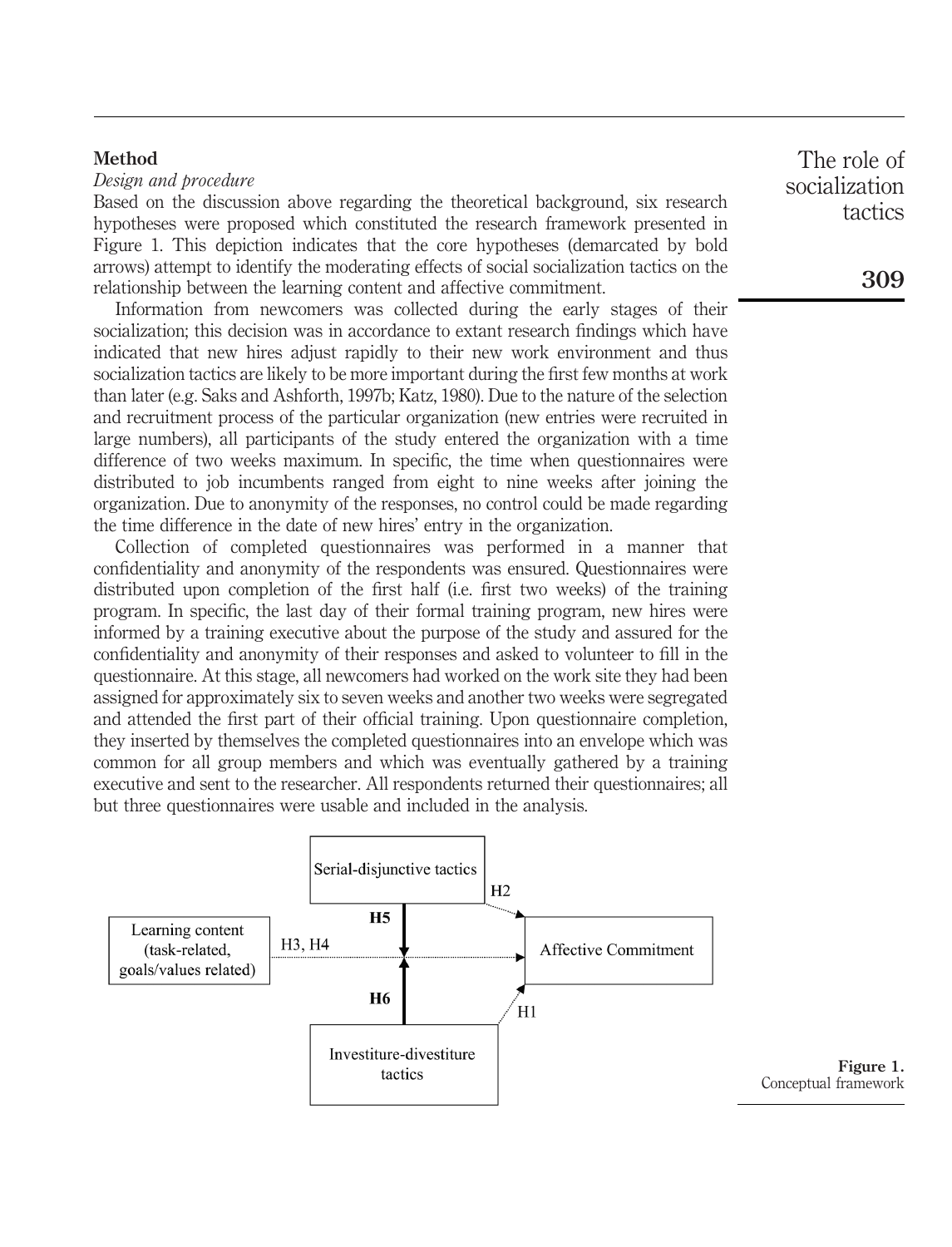**Participants** 

For the purpose of the present study, data were collected from 280 new hires of one organization. Of the respondents, 66 percent were male and 34 were female. Regarding their age, 11 percent of the sample was between 20 and 25 years old, 58 percent were between 25 and 30 years old, 23 percent were between 30 and 35 years old, while 8 percent were above 35 years old. The educational level of all recruits was that of secondary education. The group of new hires participated in the present study were all entry-level employees; for the first few months, all participants worked in the front-line performing the same type of tasks.

#### Organizational context

All respondents participating in this study were new hires of a Greek financial services organization which belonged to the public sector. The organization employed approximately 6,000 employees. Approximately three years before the study took place, numerous changes were made ranging from relatively minor policy changes to strategic re-orientations and organizational restructuring. In regard to organizational restructuring, each role in the branches was redefined and sales and service tasks were combined into the same role and were restructured; sales tasks became more client-oriented while standard service tasks became more automatized.

As far as the training process in the particular organization is concerned, it entailed both on-the-job training (informal training), which occurs at the work site, and formal training taking place on a training site. The latter had mainly the form of oral presentations and lecture notes which had a standard form and were given by very senior employees of the organization. During official training, recruits went through training collectively, organized into groups of around 20 people. The official training consisted of two rounds lasting two weeks each. In regard to mentoring, each branch was responsible for assigning a mentor for each newcomer; this mentor had to hold a managerial position.

#### Informal interviews and examination of organizational documents

Informal interviews were conducted with the training director and a middle manager working in the training department of the firm as well as two human resources middle managers. The interviews focused on the history of the organization, values espoused by organizational members as well as changes having occurred during the last decade. Finally, interpretation of the findings of the data collected were discussed with the same interviewees and checked for plausibility. An important organizational cultural orientation was reported to be high respect and obedience to authority; employees were expected to show respect to authority figures and comply with the demands of their superiors.

For the purpose of the study, access was also given to the leaflets distributed to newcomers regarding the official training program to be followed; examination of the training leaflets indicated that official training focused on dissemination of task-related information primarily and secondarily of organizational goals and values. Informal interviews with the training director and middle manager, who supervised the content of the official training confirmed that these were the two knowledge areas that official four-weeks training offered to new hires focused on.

JMP 25,3

310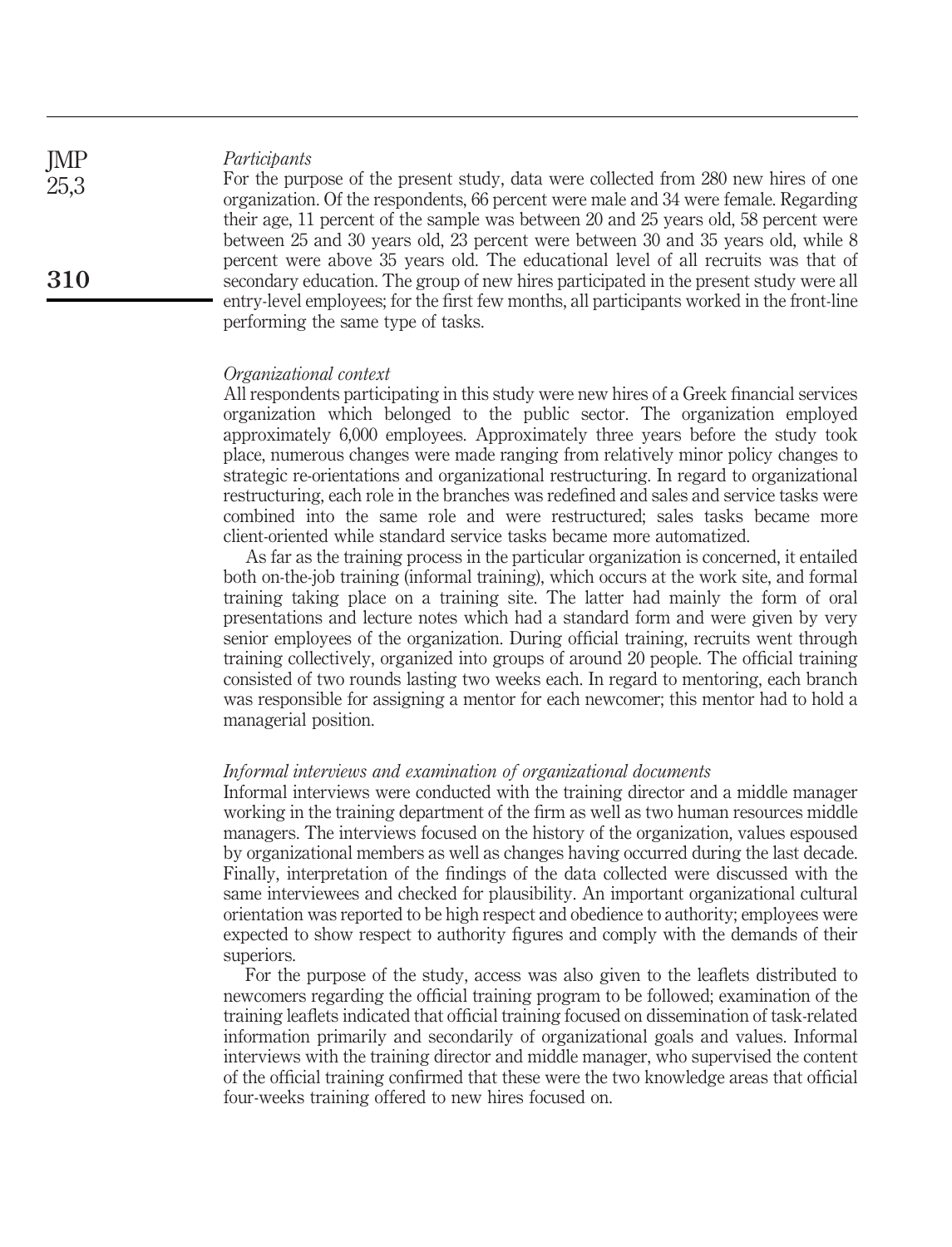# Measures

Affective commitment was measured on a six-item Likert-type scale using Meyer et al.'s (1993) scale. Scale anchors ranged from 1 (strongly disagree) to 7 (strongly agree). Reliability estimates reported by extant empirical studies have ranged from 0.74 to 0.88 (e.g. Allen and Meyer, 1990. Meyer and Allen, 1984; Meyer et al., 1989) while Meyer and Allen (197) reported median reliability for affective commitment is 0.85. In this study, the Cronbach alpha estimate was 0.82. Factor analyses performed have indicated that affective commitment is distinguishable construct from related constructs as well as from continuance and normative commitment (Meyer and Allen, 1997).

Socialization tactics. In the present study, investiture and serial tactics were operationally defined and measured using Van Maanen and Schein's (1979) framework on socialization tactics. Both dimensions examined reflected the tactics defined by the extremes: investiture vs. divestiture and serial vs. disjunctive. Participants were asked to describe whether their organization employed investiture-divestiture (five items) and serial-disjunctive socialization tactics (five items) using a seven-point Likert scale  $(1 =$  Strongly disagree;  $7 =$  Strongly agree). Extant studies have demonstrated the existence of distinct factors comprised by each of Van Maanen and Schein's framework while the two subscales were found to be correlated (e.g. Ashforth and Saks, 1996). The factor analysis (using oblique rotation) conducted in this study indicated that the subscales constituted distinct factors (see Table I). The Cronbach estimate was 0.81 for investiture-divestiture and 0.84 serial-disjunctive subscale.

| <b>Items</b>                                                                                                                                                                        | Factor 1<br>Investiture-<br>divestiture | Factor 2<br>Serial-<br>disjunctive |       |
|-------------------------------------------------------------------------------------------------------------------------------------------------------------------------------------|-----------------------------------------|------------------------------------|-------|
| <i>INV1</i> : Almost all my colleagues have been supportive of me personally<br><i>INV2</i> : I have been made to feel that my skills and abilities are very                        | 0.73                                    | 0.15                               |       |
| important in this organization<br>INV3: I have had to change my attitudes and values to be accepted in this                                                                         | 0.78                                    | 0.11                               |       |
| organization (R)                                                                                                                                                                    | 0.77                                    | 0.09                               |       |
| <i>INV4</i> : My colleagues have gone out of their way to help me adjust to this<br>organization                                                                                    | 0.74                                    | 0.02                               |       |
| INV5: I feel that experienced organizational members have held me at a<br>distance until I conform to their expectations (R)                                                        | 0.74                                    | 0.10                               |       |
| SERIAL1: Experienced organizational members see advising or training<br>newcomers as one of their main job responsibilities in this organization                                    | 0.12                                    | 0.80                               |       |
| SERIAL2: I have received little guidance from experienced organiz.<br>members as to how I should perform my job (R)                                                                 | 0.07                                    | 0.81                               |       |
| <i>SERIAL3</i> : I have little or no access to people who have previously<br>performed my role in this organization (R)                                                             | 0.16                                    | 0.71                               |       |
| <i>SERIALA:</i> I have been generally left alone to discover what my role should<br>be in this organization $(R)$                                                                   | 0.05                                    | 0.79                               |       |
| <i>SERIAL5</i> : I am gaining a clear understanding of my role in this<br>organization from observing my senior colleagues<br>Eigen values<br>Percentage of item variance explained | 0.08<br>$2.2\degree$<br>22.53           | 0.77<br>3.7<br>37.14               |       |
| <b>Note:</b> Rotation method: Varimax with Kaiser normalization                                                                                                                     |                                         |                                    | Facto |

The role of socialization tactics

Table I. or solution for social

socialization tactics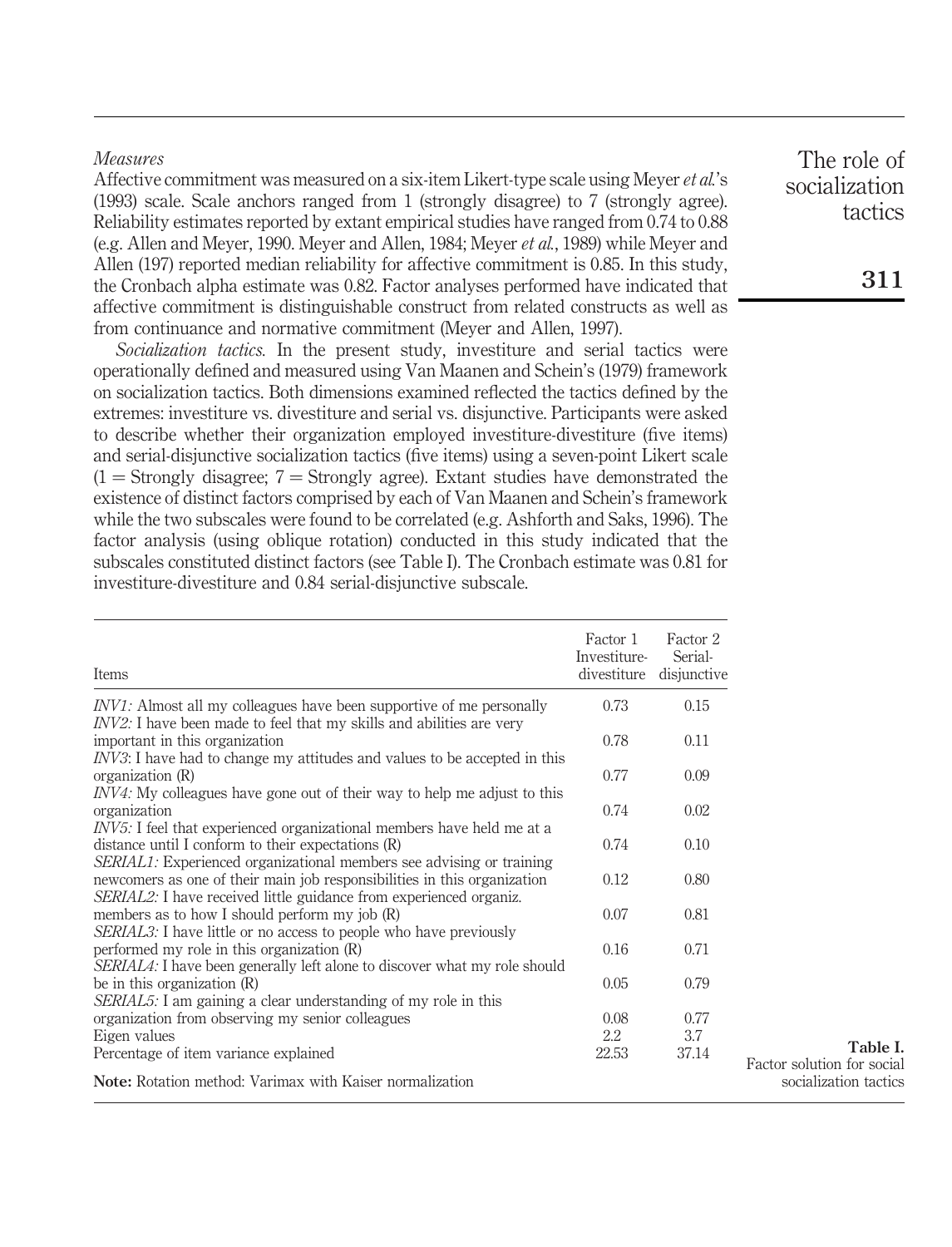Task- and organization-related knowledge were measured by using the performance proficiency and goals/values subscales respectively, included in the organizational socialization content scale which was developed by Chao *et al.* (1994). From the organizational goals/values subscales, the questions which implied acceptance (rather than knowledge of) organizational goals/values were excluded and substituted by questions devized for the particular organizational setting following the propositions of the organizational members interviewed. A total of five items were used for the measurement of each subscale; these items were rated on a scale from (1) "Strongly disagree" to (7) "Strongly agree". Co-efficient alphas for the present study were 0.77 for performance proficiency and 0.78 for goals/values subscale. Construct validity evidence for these subscales is provided by Chao et al. (1994) who reported reliability estimates greater than or equal to 0.78 while their principal-components factor analysis reproduced each of the dimensions theorized. In the present study, the factor analysis conducted confirmed the existence of two distinct factors (see Table II).

The questionnaires constituted Greek translations of the scales mentioned above which were originally written in English language; in order to enhance reliability, the method of translation and back-translation was used. In an attempt to ensure relevance of the items included in the questionnaire, the final version of the translated questionnaire was distributed to the organizational members already interviewed. Finally, the order in which the scales included in this study were completed was counterbalanced so as response bias would be minimized.

Control variables. Age and gender were measured as control variables. Even though there are studies which have yielded inconclusive results in regard to the effect of these demographic variables (e.g. Van de Velde et al., 2003), some empirical research has

|                                                 | Items                                                                                                                                                | Factor 1<br>Performance<br>proficiency | Factor 2<br>Goals/<br>values |
|-------------------------------------------------|------------------------------------------------------------------------------------------------------------------------------------------------------|----------------------------------------|------------------------------|
|                                                 | <i>PP1</i> : I understand what all the duties of my job entail<br><i>PP2</i> : I have developed the appropriate skills and abilities to successfully | 0.66                                   | 0.01                         |
|                                                 | perform my job                                                                                                                                       | 0.74                                   | 0.11                         |
|                                                 | <i>PP3</i> : I have almost mastered the required tasks of my job<br>$PP4$ : I have learned how to successfully perform my job in an efficient        | 0.80                                   | 0.14                         |
|                                                 | manner                                                                                                                                               | 0.75                                   | 0.07                         |
|                                                 | <i>PP5</i> : I have learned to a great extent "the ropes" of my job                                                                                  | 0.65                                   | 0.17                         |
|                                                 | <i>GOAL1</i> : I understand the goals of my organization                                                                                             | 0.03                                   | 0.75                         |
|                                                 | <i>GOAL2</i> : I am aware of the organization's values<br><i>GOAL3</i> : I am familiar with the tacit goals and values espoused in this              | 0.05                                   | 0.75                         |
|                                                 | organization<br><i>GOALA</i> : I understand the rules and principles that maintain the integrity                                                     | 0.12                                   | 0.70                         |
|                                                 | of the organization<br><i>GOAL5</i> : I have a good understanding of the unwritten rules of how things                                               | 0.11                                   | 0.61                         |
| Table II.                                       | are done in this organization                                                                                                                        | 0.12                                   | 0.79                         |
| Factor solution for                             | Eigen values                                                                                                                                         | 2.0                                    | 3.3                          |
| performance proficiency<br>and goals/values $-$ | Percentage of item variance explained                                                                                                                | 20.04                                  | 33.18                        |
| related information                             | <b>Note:</b> Rotation method: Varimax with Kaiser normalization                                                                                      |                                        |                              |

# 312

JMP 25,3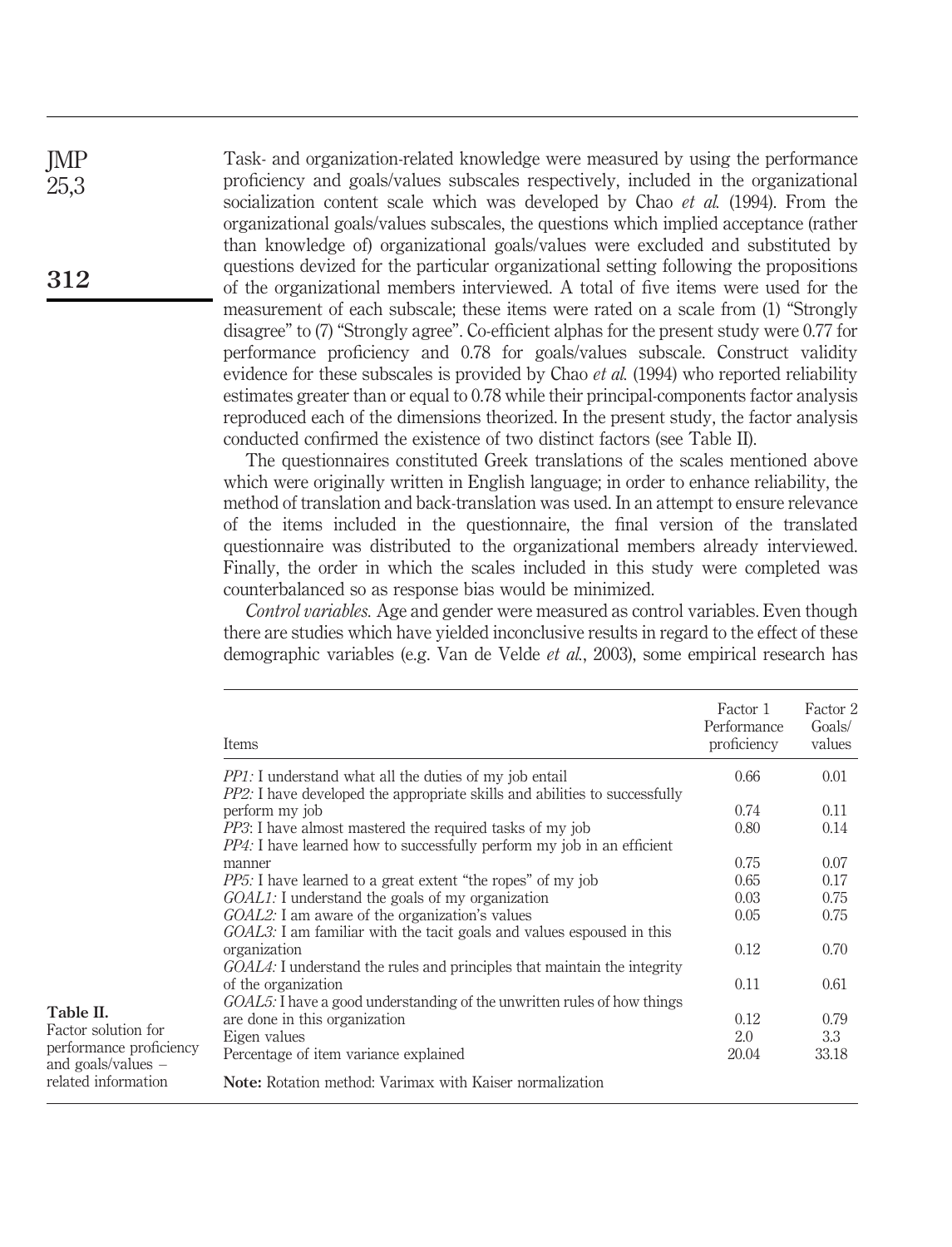suggested that these two characteristics may affect affective commitment (Maurer, 2001; Meyer and Allen, 1997; Mowday et al., 1982).

#### Common method variance

Since the scales used in the present study were self-reported and collected at a single point in time, there are concerns regarding the influence of common method variance on the results of this study. In order to control for such a possibility, particular steps were taken, following Podsakoff et al.'s (2003) recommendations. From a procedural point of view, and in an attempt to minimize response bias, the order in which the scales included in this study were completed was counterbalanced. Moreover, the possibility of item ambiguity was minimized by having the questionnaires filled in and commented upon by the organizational members interviewed, prior to the study. From a statistical point of view, a Harman's one-factor test was performed; following this technique, all the variables were entered into a principal components factor analysis. Examination of the unrotated factor solution indicated the existence of five factors accounting for 53 percent of the variance; the first factor accounted for only 24 percent of the variance. These findings suggest that that neither a single factor emerged from the factor analysis nor one general factor accounted for most of the variance. These results indicated that common method variance is unlikely to be a serious threat to validity.

# Results

Descriptive statistics, Cronbach's alphas, and correlations among all relevant variables are presented in Tables III and IV. Correlation analyses indicated that both socialization tactics and information content areas examined were related to affective commitment, confirming H1 to H4. In specific, affective commitment demonstrated statistically significant correlations with investiture-divestiture  $(0.40, p < 0.001)$  and serial-disjunctive tactics  $(0.26, p < 0.001)$  as well as performance proficiency  $(0.45,$  $p < 0.001$ ) and organizational goals/values knowledge (0.35,  $p < 0.001$ ). From the control variables, only gender was found to demonstrate small but significant correlation with investiture-divestiture tactics.

## Regression analyses

The hypotheses were further tested via regression analyses (Tables V and VI). In order to minimize problems of multicollinearity, all variables were centred before calculating

| Variables                       | М     | SD   | Alpha |
|---------------------------------|-------|------|-------|
| Age <sup>a</sup>                | 2.28  | 0.75 |       |
| Gender <sup>b</sup>             | 1.33  | 0.47 |       |
| Affective commitment            | 20.81 | 5.84 | 0.82  |
| Investiture-divestiture tactics | 17.99 | 4.73 | 0.81  |
| Serial-disjunctive tactics      | 18.16 | 4.80 | 0.84  |
| Performance proficiency         | 18.54 | 4.80 | 0.77  |
| Goals/values                    | 18.46 | 4.90 | 0.78  |

The role of socialization tactics

Table III. Means, standard deviations and reliabilities of the variables examined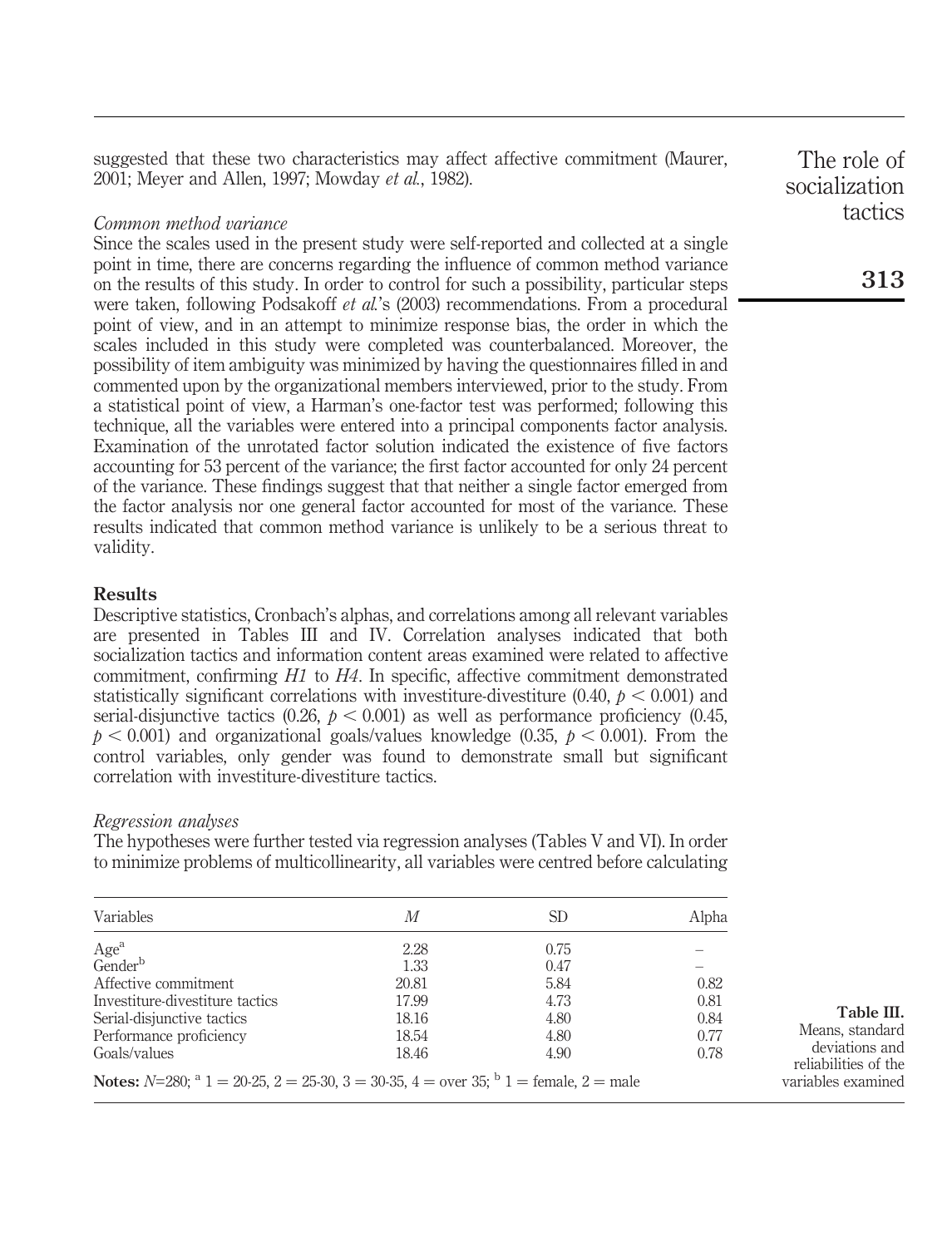| JMP<br>25,3 |  |  |
|-------------|--|--|
| 314         |  |  |

Table IV. Intercorrelations for the study variables  $(n = 280)$ 

| Variables                                                                                                                                                                                                                                                                                                                      |                                                      | $\widehat{\mathbb{S}}$                                                     |           |                                    |                        |         |  |
|--------------------------------------------------------------------------------------------------------------------------------------------------------------------------------------------------------------------------------------------------------------------------------------------------------------------------------|------------------------------------------------------|----------------------------------------------------------------------------|-----------|------------------------------------|------------------------|---------|--|
| ίn<br>$\begin{minipage}{.4\linewidth} \begin{tabular}{l} \bf{in} \bf{v} \rm{estimate} \end{tabular} \begin{tabular}{l} \bf{--} \bf{div} \rm{} \bf{estimate} \end{tabular} \end{minipage}$<br>Irganizational goals/values<br>Performance proficiency<br>Affective commitment<br>Notes: $p^* p \leq 0.05$ ; **.<br>Gender<br>Age | $p \le 0.01$ ; *** $p \le 0.001$ ; **** $p \le 0.05$ | $0.09***$<br>$0.15***$<br>$0.03***$<br>$0.03***$<br>$0.10***$<br>$0.10***$ | $0.40***$ | $0.24***$<br>$0.15**$<br>$0.15***$ | $0.27***$<br>$0.14***$ | $25***$ |  |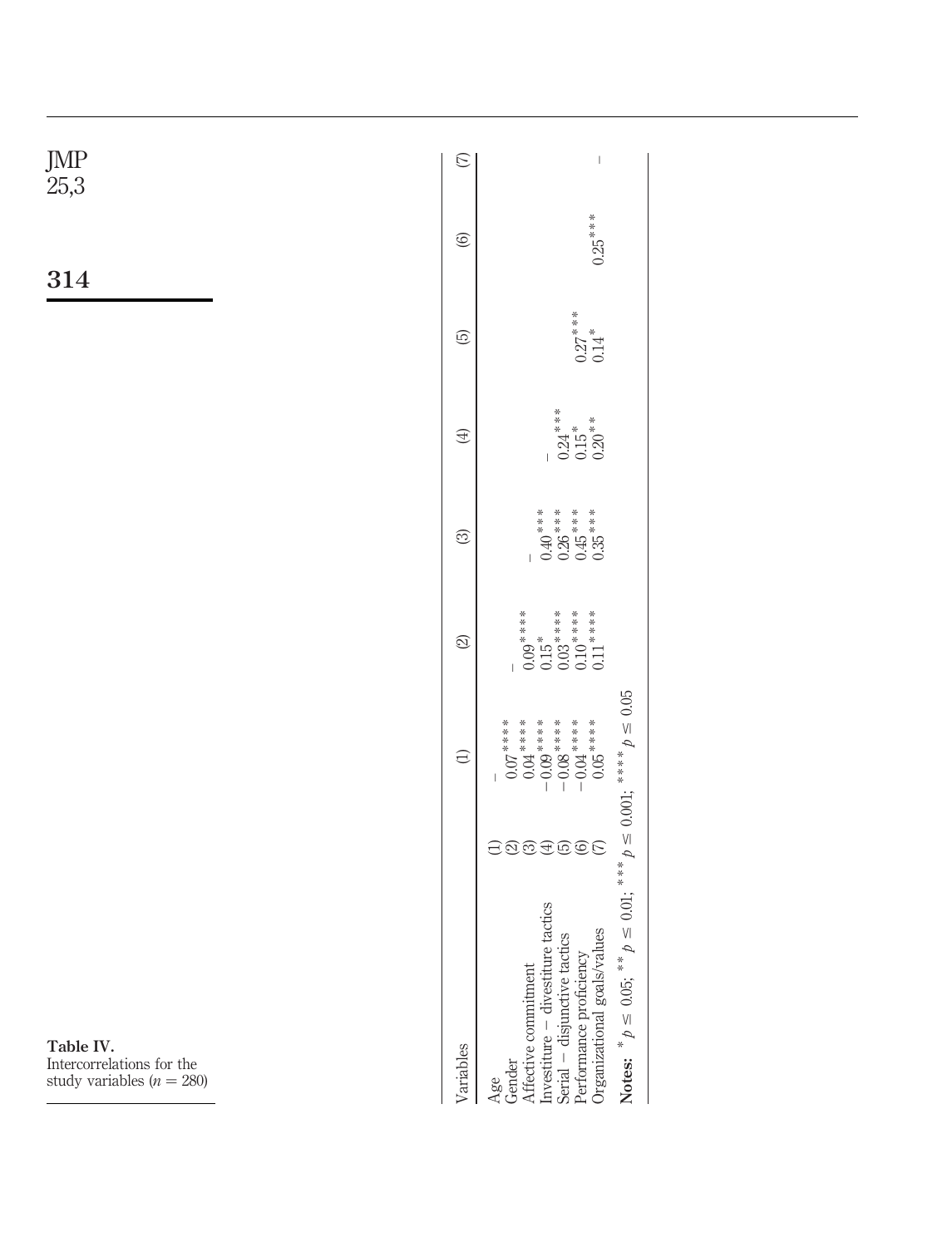the regression statistics (Aiken and West, 1991). Due to the small correlation of gender with investiture-divestiture tactics, this variable was not included in the regression analysis.

The results of the multiple regression analysis indicated that both socialization tactics and content areas accounted for 36 percent of the total variance of affective commitment (Table V). However, when these variables were entered simultaneously, serial-disjunctive tactics ceased to have a positive contribution to the development of affective commitment. In order to explore the additive effect of each social socialization tactic on affective commitment above and beyond the effect of socialization content, hierarchical regressions were estimated, using commitment as criterion variable (see Table VI). The results demonstrated that each socialization tactic explained a statistically significant proportion of incremental variance in commitment  $(\Delta R^2 = 11)$ percent for investiture tactics, while the serial tactics demonstrated also an additive

|                                                                                                           |                                      |                                                 | Affective commitment<br>Coefficients beta |                                      |
|-----------------------------------------------------------------------------------------------------------|--------------------------------------|-------------------------------------------------|-------------------------------------------|--------------------------------------|
| Variables                                                                                                 | Model 1                              | Model 2                                         | Model 3                                   | Model 4                              |
| Serial-disjunctive<br>Investiture-divestiture<br>Performance proficiency<br>Organ. goals/values           | $0.27***$                            | $0.18*$<br>$0.35***$<br>$0.38***$               | $0.09***$<br>$0.32**$<br>$0.34***$        | $0.08$ ***<br>0.29**<br>$0.19***$    |
| F change<br>Total $R^2$                                                                                   | $22.03***$<br>$(df = 1,273)$<br>0.07 | $39.74$ <sup>**</sup><br>$(df = 1,272)$<br>0.19 | $53.53***$<br>$(df = 1,271)$<br>0.33      | $13.26***$<br>$(df = 1,270)$<br>0.38 |
| <b>Notes:</b> $^* p \le 0.01$ ; $^{**} p \le 0.001$ ; $^{***} p \le 0.05$ . Coefficients are standardized |                                      |                                                 |                                           |                                      |

|                                                                                          |       |           | Affective commitment |                 |           |                                                       |
|------------------------------------------------------------------------------------------|-------|-----------|----------------------|-----------------|-----------|-------------------------------------------------------|
|                                                                                          | $R^2$ | ADj $R^2$ | $\Delta R^2$         | <i>F</i> change | β         |                                                       |
| Step 1                                                                                   |       |           |                      |                 |           |                                                       |
| 1. Performance proficiency                                                               | 0.21  | 0.21      | 0.21                 | 71.45           | $0.40**$  |                                                       |
| Step 2<br>2. Investiture tactics                                                         | 0.32  | 0.32      | 0.11                 | 44.92           | $0.34***$ |                                                       |
| Step 1<br>1. Goals/values                                                                | 0.12  | 0.12      | 0.12                 | 37.15           | $0.27***$ |                                                       |
| Step 2<br>2. Investiture tactics                                                         | 0.23  | 0.23      | 0.11                 | 41.08           | $0.35***$ |                                                       |
| Step 1<br>1. Performance proficiency                                                     | 0.21  | 0.20      | 0.21                 | 71.46           | $0.41***$ |                                                       |
| Step 2<br>2. Serial tactics                                                              | 0.23  | 0.22      | 0.02                 | 8.52            | $0.16*$   | Table VI.                                             |
| Step 1<br>1. Goals/values                                                                | 0.12  | 0.12      | 0.12                 | 37.29           | $0.31***$ | Results of hierarchical<br>regression analysis,       |
| Step 2<br>2. Serial tactics                                                              | 0.17  | 0.16      | 0.05                 | 15.86           | $0.22$ ** | examining the additive<br>effect of social tactics on |
| <b>Notes:</b> $^*p < 0.01$ ; $^{**}p < 0.001$ . $\beta$ are taken from the last equation |       |           |                      |                 |           | affective commitment                                  |

The role of socialization tactics

Table V. Results of multiple regression analysis predicting affective commitment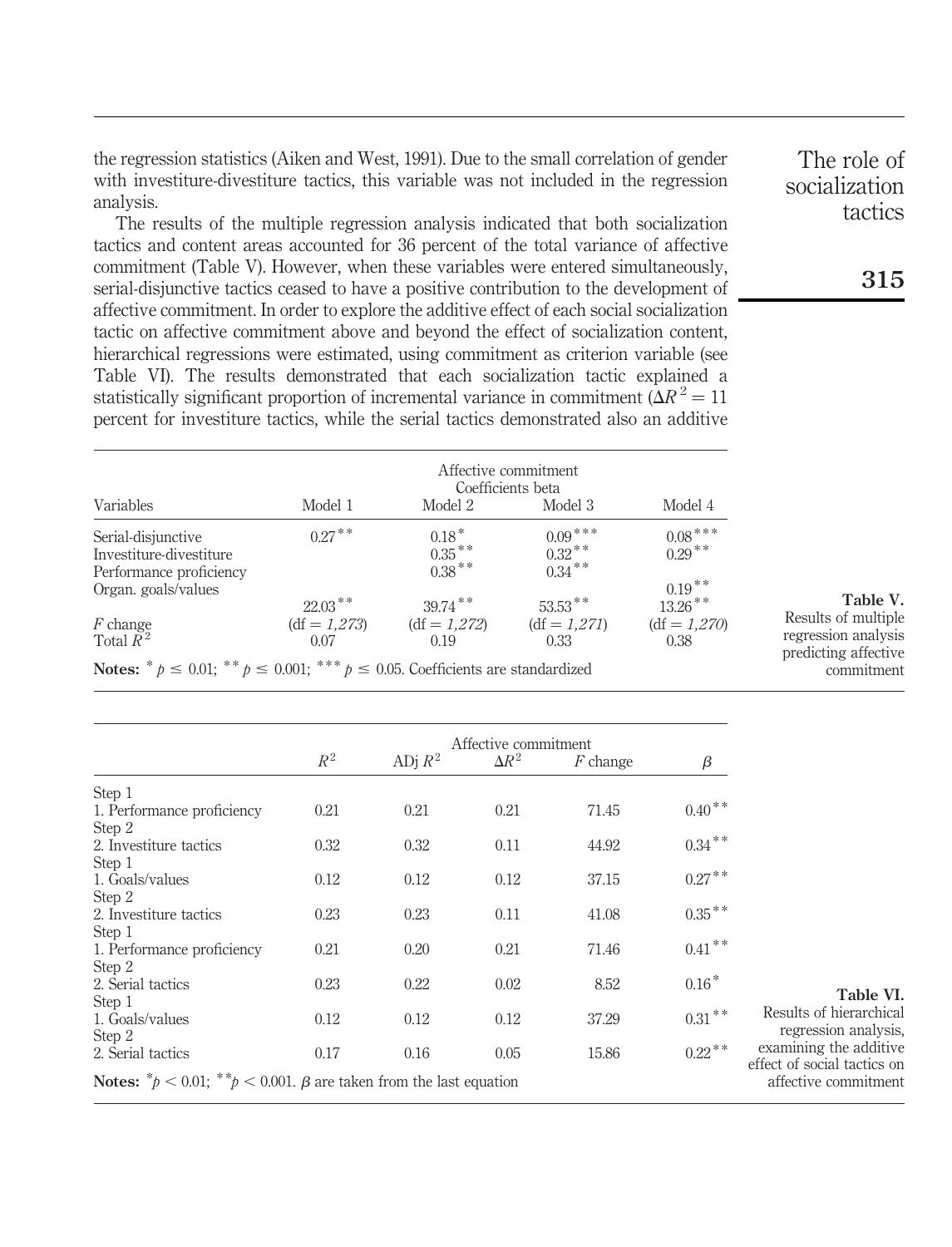effect on affective commitment beyond the effect of both socialization content areas  $(\Delta R^2$  ranging from 2 percent to 5 percent).

# Testing for moderating effects

H5 and H6, concerning the individual moderating effects of investiture-divestiture and serial-disjunctive tactics were tested by two separate moderated regression models (see Table VII: Models 1 and 3 for investiture and Models 2 and 4 for serial tactics). The hypotheses pertaining to the moderating effect of each socialization social tactic was examined following the instructions of Baron and Kenny (1986) and Frazier *et al.* (2004). The moderator is considered to affect the strength of the relation between a predictor variable and a criterion variable; a moderated effect exists if the interaction term adds significantly to the prediction of the outcome (Baron and Kenny, 1986). At the first step, a content dimension and the hypothesized moderator (each socialization tactic) were both entered as predictors. At the next step, the cross-product of each content dimension (performance proficiency or goals/values) and the hypothesized moderator (investiture-divestiture or serial-disjunctive tactics) was entered. A significant term at this step indicates that an interaction effect was present. The results of the moderated regression analyses are shown in Table VII.

|                                                                                                                                                        | $R^2$                | Adj $R^2$            | $\Delta R^2$                        | $F$ change                                             | β                                         |
|--------------------------------------------------------------------------------------------------------------------------------------------------------|----------------------|----------------------|-------------------------------------|--------------------------------------------------------|-------------------------------------------|
| Model 1                                                                                                                                                |                      |                      |                                     |                                                        |                                           |
| Step 1<br>Performance proficiency<br>Investiture-divestiture tactics                                                                                   | 0.34<br>0.56         | 0.20<br>0.31         | $0.21***$<br>$0.11^{\;**\;*}$       | $71.45***$<br>$44.92***$                               | $0.41^{\;***}$<br>$0.35***$               |
| Step 2<br>Performance proficiency $\times$ investiture<br>divestiture tactics                                                                          | 0.57                 | 0.32                 | $0.01*$                             | $3.92*$                                                | $0.10*$                                   |
| Model 2<br>Step 1<br>Performance proficiency<br>Serial-disjunctive tactics<br>Step 2<br>Performance proficiency $\times$ serial disjunctive<br>tactics | 0.45<br>0.48<br>0.49 | 0.20<br>0.22<br>0.23 | $0.21***$<br>$0.02$ **<br>$0.01***$ | $71.46***$<br>$8.52***$<br>${3.54}^{\ast\ast\ast\ast}$ | $0.42***$<br>$0.17***$<br>$0.10***$       |
| Model 3<br>Step 1                                                                                                                                      |                      |                      |                                     |                                                        |                                           |
| Organizational goals/values<br>Investiture-divestiture tactics                                                                                         | 0.40<br>0.48         | 0.16<br>0.23         | $0.16***$ 52.93***<br>$0.07***$     | 25.92                                                  | $0.35***$<br>$0.27***$                    |
| Step 2<br>$Goals/values \times inversedivestive$ divestiture tactics                                                                                   | 0.49                 | 0.23                 | $0.004***$                          | $1.47***$                                              | $0.06***$                                 |
| Model 4<br>Step 1                                                                                                                                      |                      |                      |                                     |                                                        |                                           |
| Organizational goals/values<br>Serial-disjunctive tactics                                                                                              | 0.35<br>0.41         | 0.12<br>0.16         | $0.12***$<br>$0.05***$              | ${37.29}^{***}$<br>${15.86}^{***}$                     | $0.30^{\,***}$<br>${0.24}^{\ast\ast\ast}$ |
| Step 2<br>Goals/values $\times$ serial-disjunctive tactics                                                                                             | 0.42                 | 0.17                 | $0.01*$                             | $3.97*$                                                | $0.11$ <sup>*</sup>                       |
| <b>Notes:</b> $^*p$ < 0.05; ** $p$ < 0.01; *** $p$ < 0.001; **** $p$ ≤ 0.05. " $\beta$ s' are taken from the last equation                             |                      |                      |                                     |                                                        |                                           |

Table VII.

Results of hierarchica regression analysis, examining the moderating effect of investiture-divestitur and serial-disjunctive tactics on the relation between performance proficiency – goals/values and affectively commitment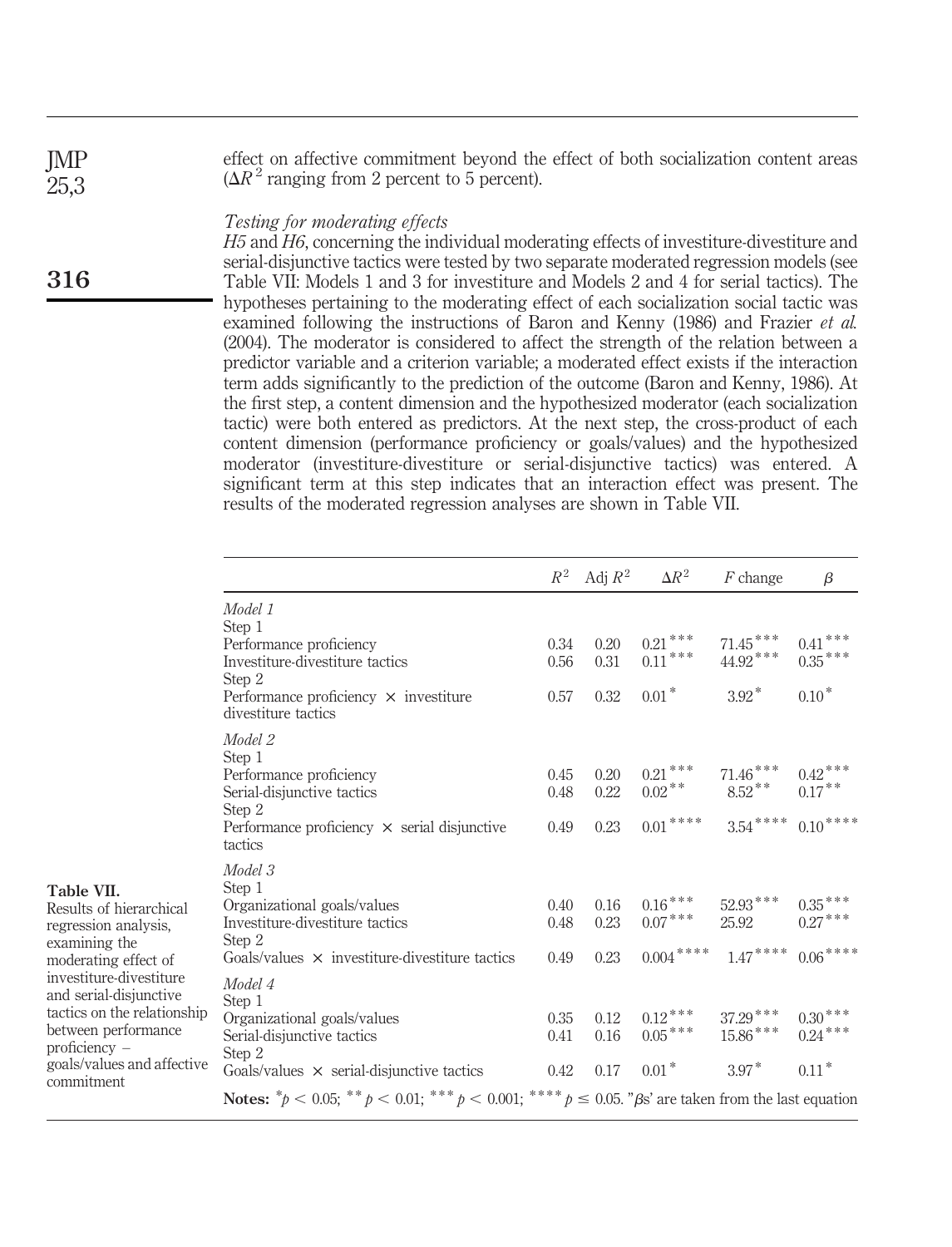Testing for the moderating effects of investiture-divestiture tactics (H5) The analysis indicated that only one interaction term added significantly to the prediction of affective commitment; that is, the positive effect of performance proficiency to new hire's commitment to the organization was found to be stronger under high investiture than under low investiture tactics  $(F \text{ change} = 3.92,$  $\Delta R^2 = 0.01$ ,  $p < 0.05$ ) (Model 1). Contrary to expectation, there was no significant moderating effect of investiture tactics on the relationship between organizational goals/values and affective commitment (F change = 3.54,  $\Delta R^2 = 0.01$ ,  $p > 0.05$ ). To further clarify the interaction effects of investiture-divestiture tactics on the relationship between performance proficiency and commitment, separate plots were drawn for individuals whose scores on the investiture-divestiture tactics were one standard deviation below the mean, at the mean, and one standard deviation above the mean (Aiken and West, 1991). The slopes (betas), which depicted the relationships between investiture-divestiture tactics, performance proficiency and affective commitment were positive and significant. As Figure 2 depicts, newcomers perceiving high investiture who report high levels of job-related information availability are more likely to report increased affective commitment, especially compared to newcomers perceiving low investiture in low job-related information situations. The above results provide partial support for H5. The role of socialization

# Testing for the moderating effects of serial-disjunctive tactics (H6)

Hypothesis 6 stated that serial-disjunctive tactics would moderate the socialization content-commitment relation. This hypothesis was partly supported since:

. there was a significant moderating effect of serial tactics on the relationship between organizational goals/values and affective commitment ( $F$ change  $= 3.97$ ,  $\Delta R^2 = 0.01$ ,  $p < 0.05$ ); while



Figure 2. Effects of performance proficiency on affective commitment at different values of investiture tactics

tactics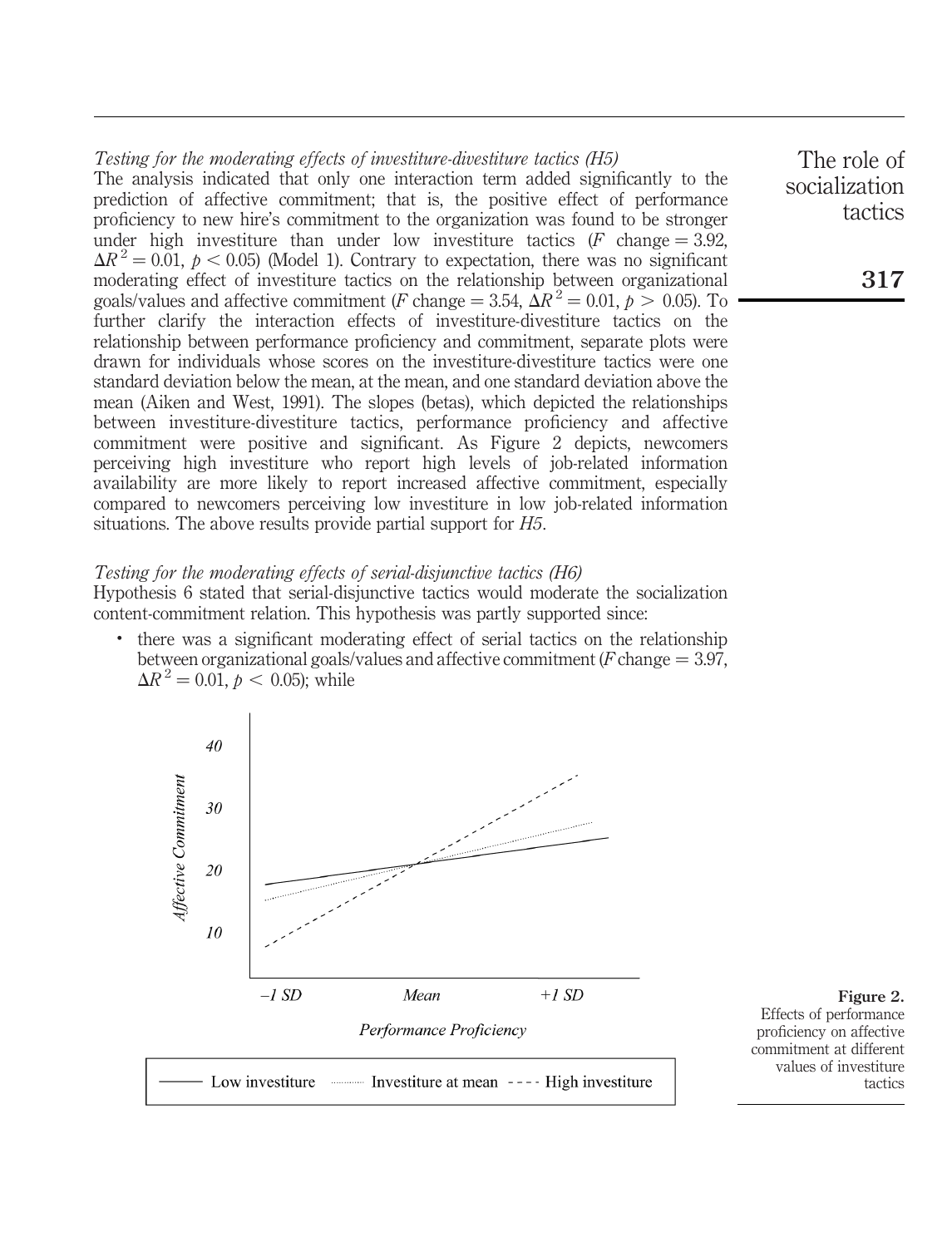| JMP<br>25,3 | • the moderating effect of serial-disjunctive tactics on the relationship between<br>performance proficiency and affective commitment was not significant (F<br>change = 1.47, $\Delta R^2$ = 0.004, $p < 0.05$ ).                                                                                                                                                                    |
|-------------|---------------------------------------------------------------------------------------------------------------------------------------------------------------------------------------------------------------------------------------------------------------------------------------------------------------------------------------------------------------------------------------|
| 318         | As Figure 3 indicates, newcomers perceiving high serial tactics who report high levels<br>of goals/values-related information availability are more likely to report high levels of<br>affective commitment, as compared to new hires who perceive restricted serial tactics<br>in low goals/values-related information situations. These findings provide partial<br>support for H6. |

#### **Discussion**

The purpose of this investigation was to examine whether social tactics moderated the relationship between socialization content and affective commitment. It also explored the link between social socialization tactics, socialization content (i.e. performance proficiency and goals/values) and newcomers' affective commitment. The results of this study suggest that the revised conceptual model provided in Figure 4 serves as a framework for enhancing understanding of the development of newcomer affective commitment to their work organization. This model incorporates social socialization tactics with certain learning dimensions inherent in organizational socialization and in this sense addresses competing claims regarding the importance of the socialization tactics over content domains.

The results revealed three noteworthy points. First, social socialization tactics explained additional variance of new hires' affective commitment above and beyond the effect of provision of task- and organization-related information; this finding suggests that, at least at the early stages of newcomers' socialization, organizational socialization is not exclusively a learning process but also a work group integration



#### Figure 3.

Effects of organizational goals/values on affective commitment at different values of serial tactics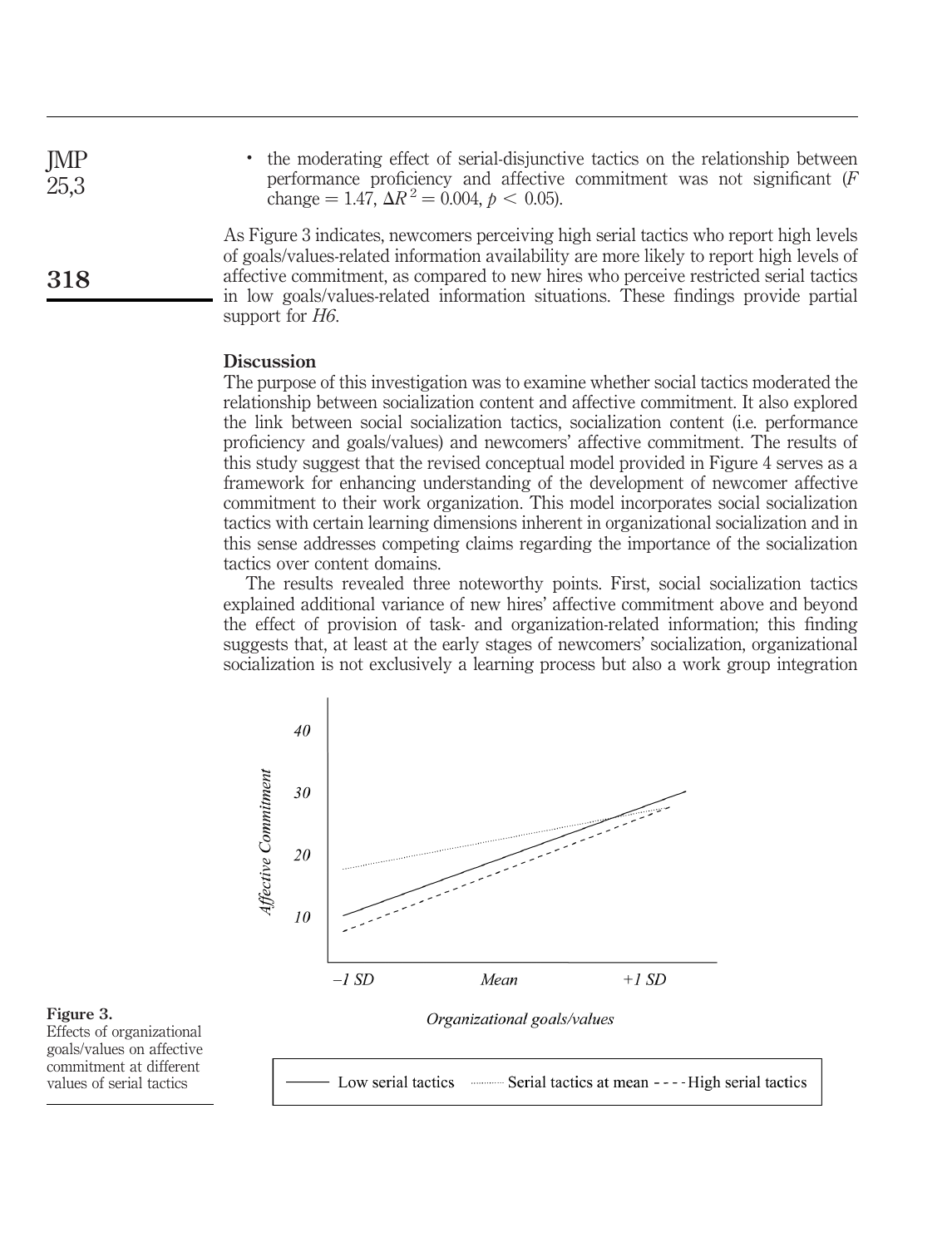

process (through acceptance and provision of social support). The appreciation of the value of individuality has already been found to have positive relationship with organizational identification (e.g. Janssen and Huang, 2008), a concept similar to affective commitment. Similarly, positive effects of mentoring on newcomer adjustment have also been reported (Reichers, 1987; Chatman, 1991; Liden et al., 2000), while positive communications with, and reinforcement by, mentors have been found to enhance acceptance of organizational values (Van Maanen and Schein, 1979).

The second point worth considering refers to the link between socialization content and affective commitment. The findings revealed that organization-related information acquisition explained incremental variance in affective commitment, above and beyond the effect of task-related information, which challenges existing studies which have reported that task-related information – as compared to other information types – is of primary importance to effective socialization especially at the early socialization stages (e.g. Ostroff and Kozlowski, 1992). Moreover, the present study demonstrated that task-related information significantly contributes to the development of affective commitment, which is at odds with other studies which have found either weak or no relationship between task mastery and commitment (e.g. Ostroff and Kozlowski, 1992; Bauer and Green, 1994; Kammeyer-Mueller and Wanberg, 2003); task-related information acquisition, and its subsequent task mastery, appear to lead to generation of an emotional link to the organization. In general, the bivariate correlations between the variables examined in this study were similar to the ones reported in the relevant studies (e.g. Allen and Meyer, 1990; Cooper-Thomas and Anderson, 2002; Saks et al., 2007), which may be reflective of a possible similarity in characteristics of the present sample with the Northern-American samples on which most relevant studies have been based.

The third key point refers to the findings that there is a moderating effect of investiture-divestiture tactics on the relationship between task-related information acquisition and newcomers' affective commitment and serial-disjunctive tactics on the relationship between organization-related information acquisition and commitment. At this point, mention is needed to the fact that both moderator variables account for only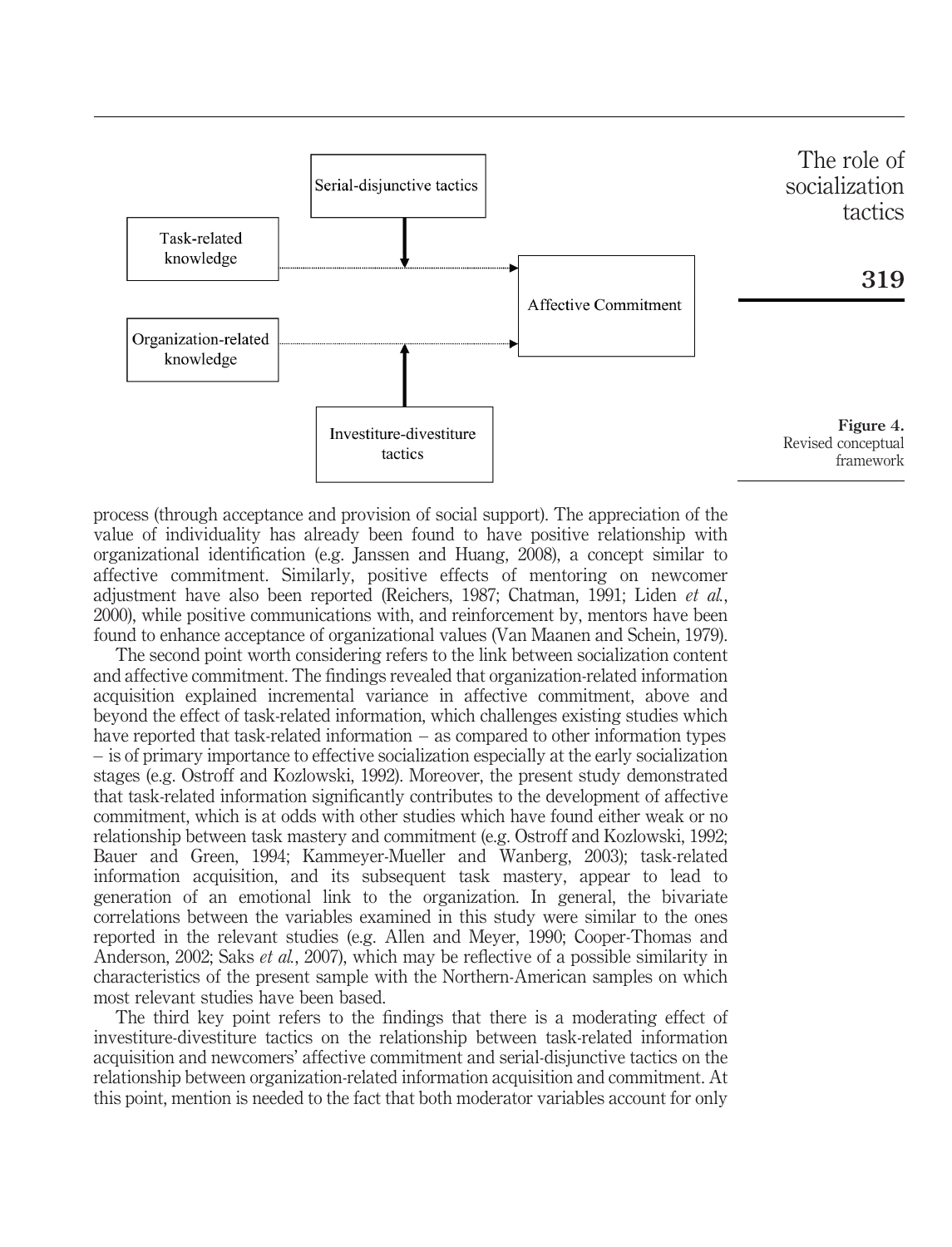1 percent in the amount of changed variance, which constitutes a small amount of explained variance. Nevertheless, extant research has suggested that there is a general difficulty in detecting moderating effects of even very small magnitudes; even in cases that moderation is detected, the observed moderating effects in published studies are small while it is also suggested that methodological and statistical artefacts often produce a downward bias in the observed effect sizes (Aguinis and Stone-Romero, 1997; Aguinis et al., 2005). In regard to the size of moderating effects, Cohen et al. (2003) have postulated that even a small effect size can be theoretically and practically important. In this respect, it is argued here that in the context of the development of newcomers' affective commitment, at 1 percent increase in the strength of an individual's identification with and involvement in their work organization may translate into a wide range of organizationally desired outcomes as well as an increase of positive work attitudes. Moreover, given that vast amount of money invested in the development of socialization/induction programs for new hires, the function of certain socialization tactics as moderating variables explaining even a small amount of the content areas – affective commitment relationship is practically important since it may facilitate the attainment of corporate strategic goals.

In regard to the moderating role of investiture tactics, it seems that, through the affirmation of newcomers' characteristics, investiture tactics enable newcomers to gain an important sense of competence and confidence in performing their jobs, which, in turn, leads to increased affective commitment. This finding is in accordance with Saks and Ashforth's (1997b) study, which indicated that the more newcomers were able to keep their own attitudes/values, the greater the task mastery and organizational commitment. Affirmation of newcomers' values/goals was not found to have an impact on organization-related information. A tentative explanation for this finding could be that while, on the one hand, high investiture enhances the notion of self-confidence which in turn fosters more positive job attitudes, low investiture (i.e. divestiture) "rebuilds" the individual in the organization's image (Van Maanen and Schein, 1979) and thus fosters assimilation of the desired identity and enhances affective commitments. Owing to the absence of relevant research, this finding warrants further investigation.

As far as the moderating role of serial tactics on organizational goals/values – commitment relation is concerned, the findings suggest that, when providing structured relationships with experienced insiders, it becomes more likely that information regarding organizational goals/values (provided by the organization through other means such as training programs) will lead newcomers to be committed to their organization. Through social learning, mentoring gives opportunities to newcomers to have an enhanced understanding of the organization in order to interpret events and learn the appropriate attitudes and behavioural norms. Moreover, a mentor's presence entails communication of a common message about the organization's values to newcomers, which should lead to a greater sense of community and, in consequence, increase propensity of newcomers' acceptance and internalization of organizational values and norms. In this respect, Chatman's (1991) study has shown that newcomers who spent more social time with organizational mentors are more likely to internalize organizational values, while Ostroff and Kozlowski (1993) found that newcomers with mentors acquired more information about organizational issues. Moreover, Cable and Parsons (2001) found that

JMP 25,3

320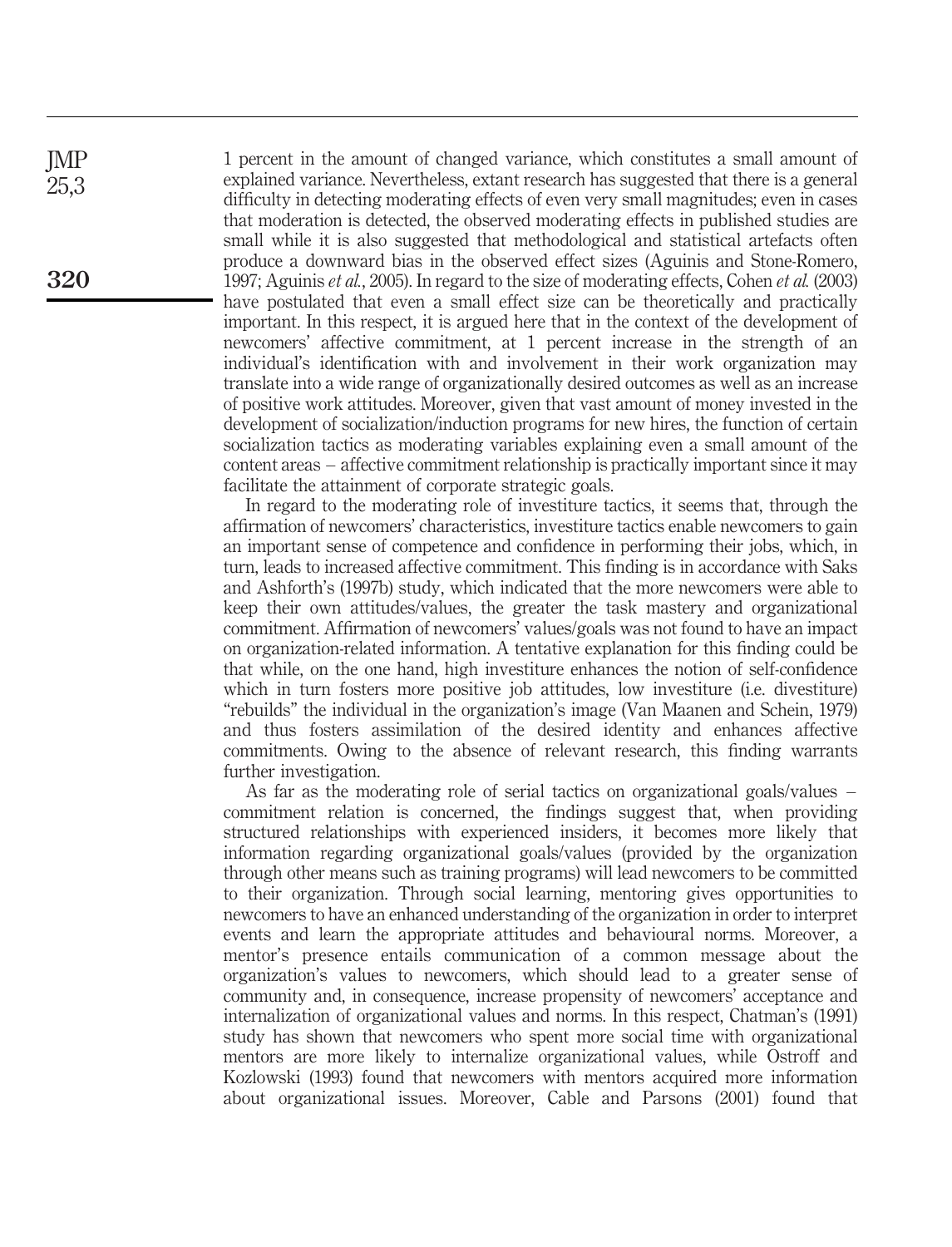interactions with experienced role models provide newcomers with exposure to, and understanding of, organizational norms and values, while the social support offered by mentors encourage acceptance and adoption of such values. The lack of a significant moderator effect for serial-disjunctive tactics on performance proficiency-commitment link indicated that the existence of a mentor or role model available to newcomers had no impact on the task-related information-commitment relation. This finding was not anticipated; for instance, while Morrison's (1993) study indicated that when being proactive, newcomers sought for normative and social information from colleagues, the findings of the present study advocate for the important role of mentoring for the acquisition and acceptance of organization-related information. However, consideration of the particular organizational content in which the present study was conducted may provide some insight into why this interaction was not observed. As it became clear from informal interviews conducted with organizational employees, new hires were immediately assigned to a particular branch of the organization and then assigned to a senior employee who takes the role of a mentor. However, since all new hires are entry-level employees (in terms of the tasks to be learned and performed), their mentors provide them with job-related information, but do not serve as role models in the sense that they perform different set of tasks; instead, other experienced colleagues who perform similar tasks to newcomers serve as examples to be imitated when acquiring job-related tasks. Moreover, due to the recent restructuring of the set of tasks performed by each role, mentors have not experience in performing the tasks in the way the new entry-level employees are expected to. For these reasons, it seems plausible to suggest that, newcomers in the particular organization acquire task-related information through the observation of others. On the contrary, and given the high respect – and compliance – to authority which is an important value in the particular organization, assigned mentors' role was crucial for the goals/values – commitment relationship. The moderating effect of serial-disjunctive tactics on the relationship between organization-related information acquisition and affective commitment needs also to be examined from a Greek cultural standpoint. At a national level, Greece has been found to be consistently high on the power distance dimension (e.g. Hofstede, 1980, 2001), which indicates a strong dependence of subordinates on their supervisors. In this respect, the important role that mentors play on organizational values – affective commitment relationship as found in the present study may be attributed to the normative pressure the latter exerts on newcomers which is higher high power distance cultures, like Greece.

Finally, the differential role of each social socialization tactic, as found by the different moderating effects on information acquisition-commitment relationship, suggests that investiture-divestiture and serial-disjunctive tactics should not be treated uniformly. It appears that investiture tactics draw mainly on personal identity affirmation processes while serial tactics draw more on social support mechanisms.

# Limitations and implications of the study

There are several limitations to the present study. First, this study relied on data collected from a single organization which raises concerns regarding generalization of findings; one cannot be sure that similar results would be found in other organizational settings. Replication of the study is needed in order to determine whether the present findings are unique to the particular organization or industry (i.e. services) or whether

The role of socialization tactics

321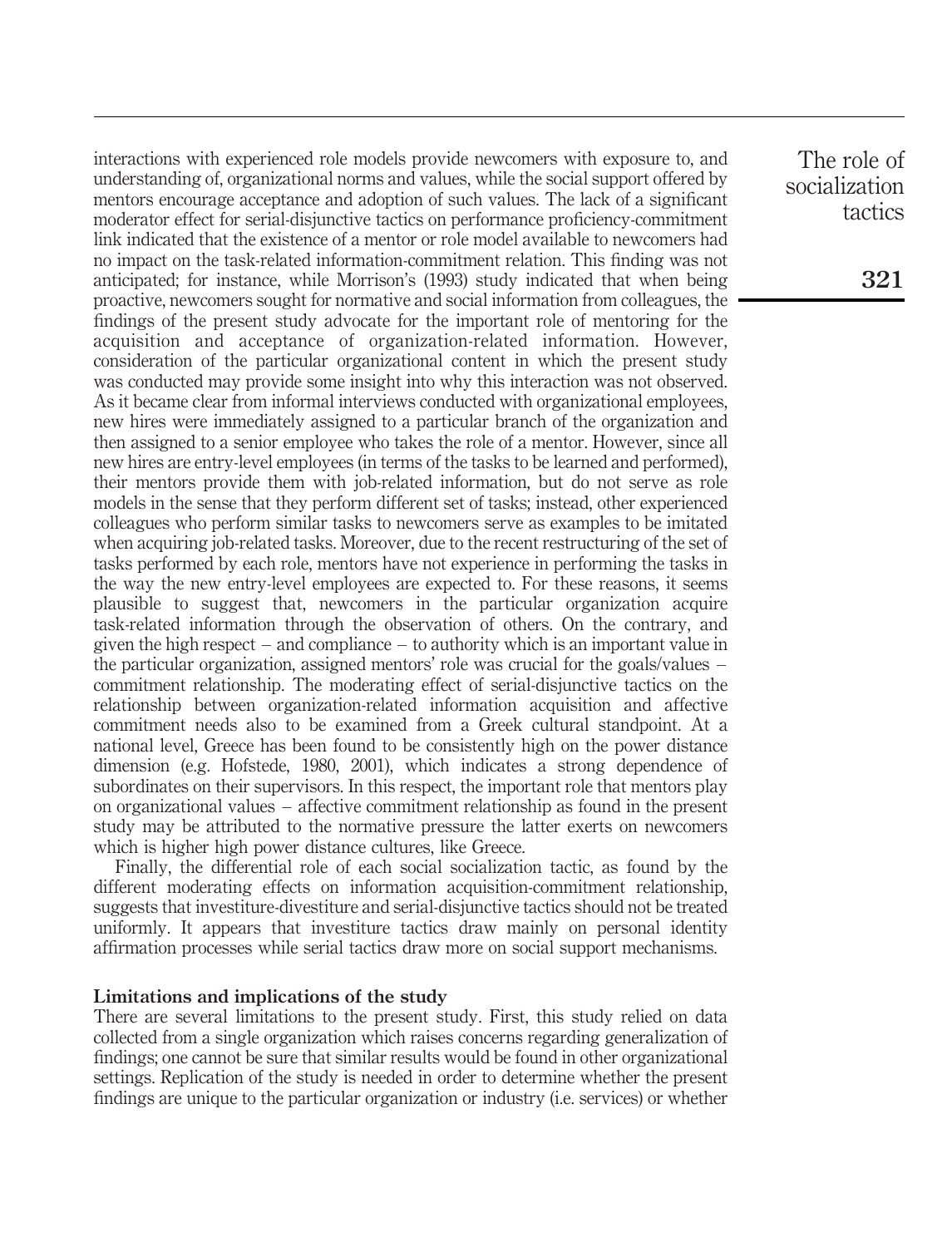the pattern of relationships discovered appears in organizations with different characteristics. Similarly, this study needs to be replicated to other countries with similar or different cultural characteristics in order to explore whether similar patterns of relationships exist; this would be particularly important since organizations working outside a North American context and wishing to maximize commitment have scarce empirical evidence to guide them.

This study is a cross-sectional design, which makes it impossible to be conclusive on causal relationships among the variables studied. Future research needs to address this shortcoming by directly by manipulating social socialization tactics to determine whether the same moderation effects on learning content – commitment relationship occur. Similarly, the use of a longitudinal design would allow for the investigation of the direction of the association of the concepts examined.

Moreover, no variations in length of service were controlled in the present study; even though the differences in length of service were small (their tenure in the organization ranged from eight to nine weeks), they may have affected the direction of these results. In addition, as data were gathered from the same respondents at the same time and using the same collection method, the data is subject to common method variance which may have inflated the observed relationships; however, the differentiated patterns of results across survey variables (i.e. existence of weak correlations between certain variables) could suggest that relationships across the variables studied were not inflated. Future research needs to seek independence in the measurement of the constructs studied. Finally, since all constructs examined in the present study constituted internal psychological processes, it was assumed that they were better answered by the individuals who experienced the process; reliance on self-report data has generally been accepted in organizational socialization research (e.g. Ostroff and Kozlowski, 1992; Cooper-Thomas and Anderson, 2002).

The present piece of research examined newcomers at an early stage of their socialization (six to eight weeks after organizational entry). Even though this decision was driven by the assertion that the most interesting effects of socialization process occur early in its early period (e.g. Ostroff and Kozlowski, 1992), it may be the case that the relationship between socialization tactics and information content as far as newcomers' adjustment during the first few months of socialization changes. For this reason, the findings of this study may not be generalizable to later stages of employees' socialization in their work organization; thus, future research needs to examine whether the moderating effects of social socialization tactics persist over time.

The identification of social socialization tactics as moderators of the socialization content-commitment relation has both theoretical and practical implications. The results of this study extend extant research on organizational socialization by providing evidence that:

- . investiture socialization tactics moderate the relationship between task-related information and newcomers' affective commitment; and
- . serial socialization tactics moderate the relationship between organization-related information and newcomers' affective commitment.

In this respect, this study provides a theoretical framework to guide future research on organizational socialization and the development of organizational commitment in new hires.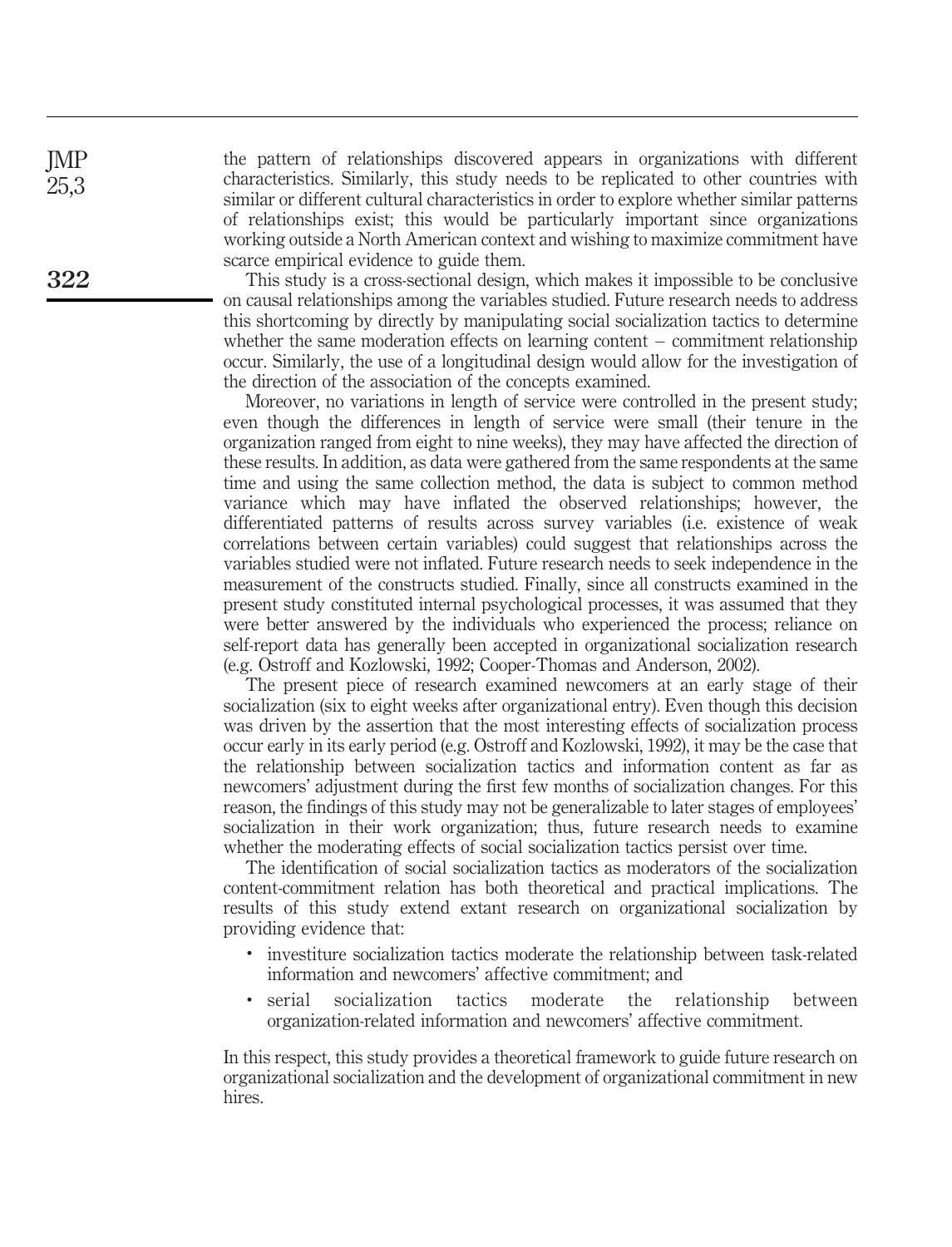The findings of the present paper are of practical importance since they inform organizations regarding the importance of social socialization tactics for newcomers' adjustment. In specific, the findings suggest that organizational attempts should not exclusively focus on provision of information through intense and formal training; rather, the contribution of task and goals/values information acquisition to newcomers' successful socialization (as exemplified by their commitment to the organization) is subject to the degree of acceptance of newcomer's personal identity as well as the availability of role models. Thus, a practical advice to organizational managers would be that equal effort needs to be put on encouraging a climate supportive to newcomers' personal identity as well as assigning experienced role models to the latter, since both tactics constitute pivotal ways in which organizational learning and integration occurs. Moreover, the results of the present study raise certain questions which need to be addressed so that practical advice can be provided to human resource managers. For instance, should the role model be somebody who has a senior position (e.g. manager) or somebody with previous experience with the particular job? Following the findings of the study, mentors with powerful positions in the organization serve as role models in regard to the communication of organization's tacit goals and values guiding behaviour; a suggestion here could be for organizations in which power and authority are highly valued, senior organizational members need to be assigned as mentors. However, the findings of the study suggest that, in cases where newcomers do not have the opportunity to observe other employees who perform the same task to their task, a mentor (role model) with previous experience with the particular role/ set of tasks performed is needed. In this sense, training established employees with relevant work experience in the art of enacting supportive communications with newcomers, clarifying the latter's roles as well as understanding how best to help newcomers is crucial for the successful socialization of the newcomers. Based on the results of this study, human resource managers need to examine specific strategies with respect to the operationalization of social socialization tactics. For instance, different types of socialization programs (e.g. formal mentoring program, social events, buddy system) could potentially make use of benefits associated with social tactics; the adoption of appropriate type will depend on the particularities of each organization. In this sense, the findings may enlighten human resource practitioners regarding the design of organizational socialization programs aiming for more affectively committed employees.

# Note

1. In this sense, Van Maanen and Schein's (1979) classification of investiture as an individualized tactic is theoretically plausible, due to its emphasis on identity affirmation.

#### References

- Aguinis, H. and Stone-Romero, E. (1997), "Methodological artifacts in moderated multiple regression and their effects on statistical power", Journal of Applied Psychology, Vol. 82, pp. 192-206.
- Aguinis, H., Beaty, J., Boik, R. and Pierce, C. (2005), "Effect size and power in assessing moderating effects of categorical variables using multiple regression: a 30-year review", Journal of Applied Psychology, Vol. 90, pp. 94-107.

The role of socialization tactics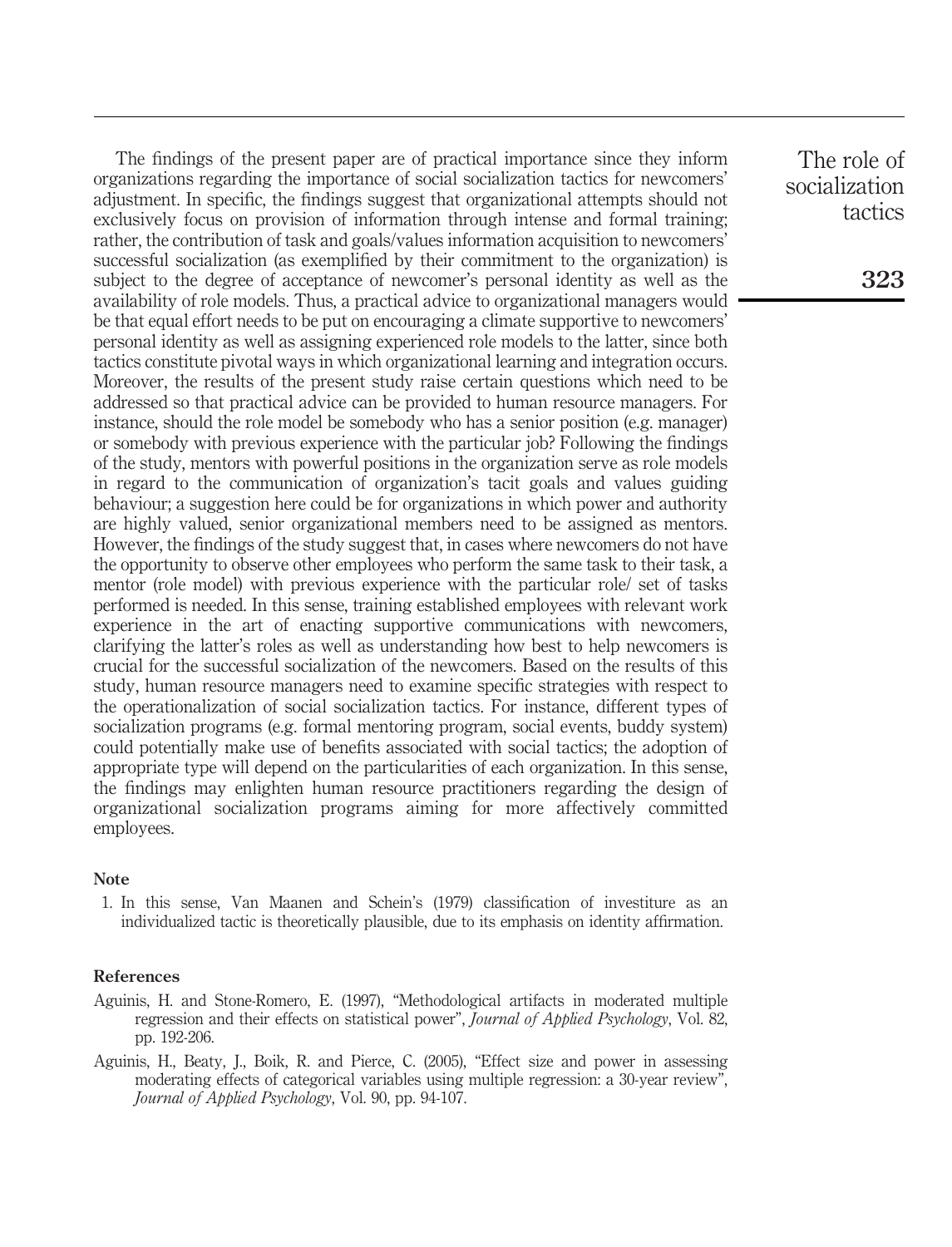| Aiken, L. and West, S. (1991), <i>Multiple Regression: Testing and Interpreting Interactions</i> , Sage, |  |  |  |
|----------------------------------------------------------------------------------------------------------|--|--|--|
| Newbury Park, CA.                                                                                        |  |  |  |

- Allen, N. and Meyer, J. (1990), "Organizational socialization tactics: a longitudinal analysis of links to newcomers' commitment and role orientation", Academy of Management Journal, Vol. 33 No. 4, pp. 847-58.
- Ashforth, B. and Saks, A. (1996), "Socialization tactics: longitudinal effects on newcomer adjustment", Academy of Management Journal, Vol. 39 No. 1, pp. 149-78.
- Ashforth, B., Harrison, S. and Corley, K. (2008), "Identification in organizations: an examination of four fundamental questions", Journal of Management, Vol. 34 No. 3, pp. 325-74.
- Baker, H. and Feldman, D. (1990), "Strategies of organizational socialization and their impact on newcomer adjustment", Journal of Managerial Issues, Vol. 2, pp. 198-212.
- Baron, R. and Kenny, D. (1986), "The moderator-mediator variable distinction in social psychological research: conceptual, strategic and statistical considerations", Journal of Personality and Social Psychology, Vol. 51, pp. 1173-82.
- Bauer, T. and Green, S. (1994), "Effect of newcomer involvement in work-related activities: a longitudinal study of socialization", Journal of Applied Psychology, Vol. 79, pp. 211-23.
- Bauer, T. and Green, S. (1998), "Testing the combined effects of newcomer information seeking and manager behaviour on socialization", Journal of Applied Psychology, Vol. 83, pp. 72-83.
- Bauer, T., Bodner, T., Erdogan, B., Truxillo, D. and Tucker, J. (2007), "Newcomer adjustment during organizational socialization: a meta-analytic review of antecedents, outcomes and methods", *Journal of Applied Psychology*, Vol. 92 No. 3, pp. 707-21.
- Brewer, M. (1991), "The social self: on being the same and different at the same time", *Personality* and Social Psychology Bulletin, Vol. 17, pp. 475-82.
- Cable, D. and Judge, T. (1997), "Interviewers' perceptions of person-organization fit and organizational selection decisions", Journal of Applied Psychology, Vol. 82, pp. 562-77.
- Cable, D. and Parsons, C. (2001), "Socialization tactics and person-organization fit", Personnel Psychology, Vol. 54, pp. 1-23.
- Chao, G., O'Leary-Kelly, A., Wolf, S., Klein, H. and Gardner, P. (1994), "Organizational socialization: its content and consequences", *Journal of Applied Psychology*, Vol. 79 No. 5, pp. 730-43.
- Chatman, J. (1991), "Matching people and organizations: selection and socialization in public accounting firms", Administrative Science Quarterly, Vol. 36, pp. 459-84.
- Cohen, J., Cohen, P., West, S. and Aiken, L. (2003), Applied Multiple Regression/Correlation Analysis for the Behavioral Sciences, 3rd ed., Erlbaum, Mahwah, NJ.
- Cooper-Thomas, H. and Anderson, N. (2002), "Newcomer adjustment: the relationship between organizational socialization tactics, information acquisition and attitudes", Journal of Occupational and Organizational Psychology, Vol. 75, pp. 423-37.
- Feldman, D. (1981), "The multiple socialization of organization members", Academy of Management Review, Vol. 6, pp. 309-18.
- Feldman, D. (1989), "Socialization, resocialization and training: reframing the research agenda", in Goldstein, I. (Ed.), Training and Development in Organizations, Jossey Bass, San Francisco, CA, pp. 376-416.
- Fisher, C. (1986), "Organizational socialization: an integrative approach", in Ferris, G. and Rowland, M. (Eds), Research in Personnel and Human Resources Management, Vol. 4, JAI Press, Greenwich, CT, pp. 101-45.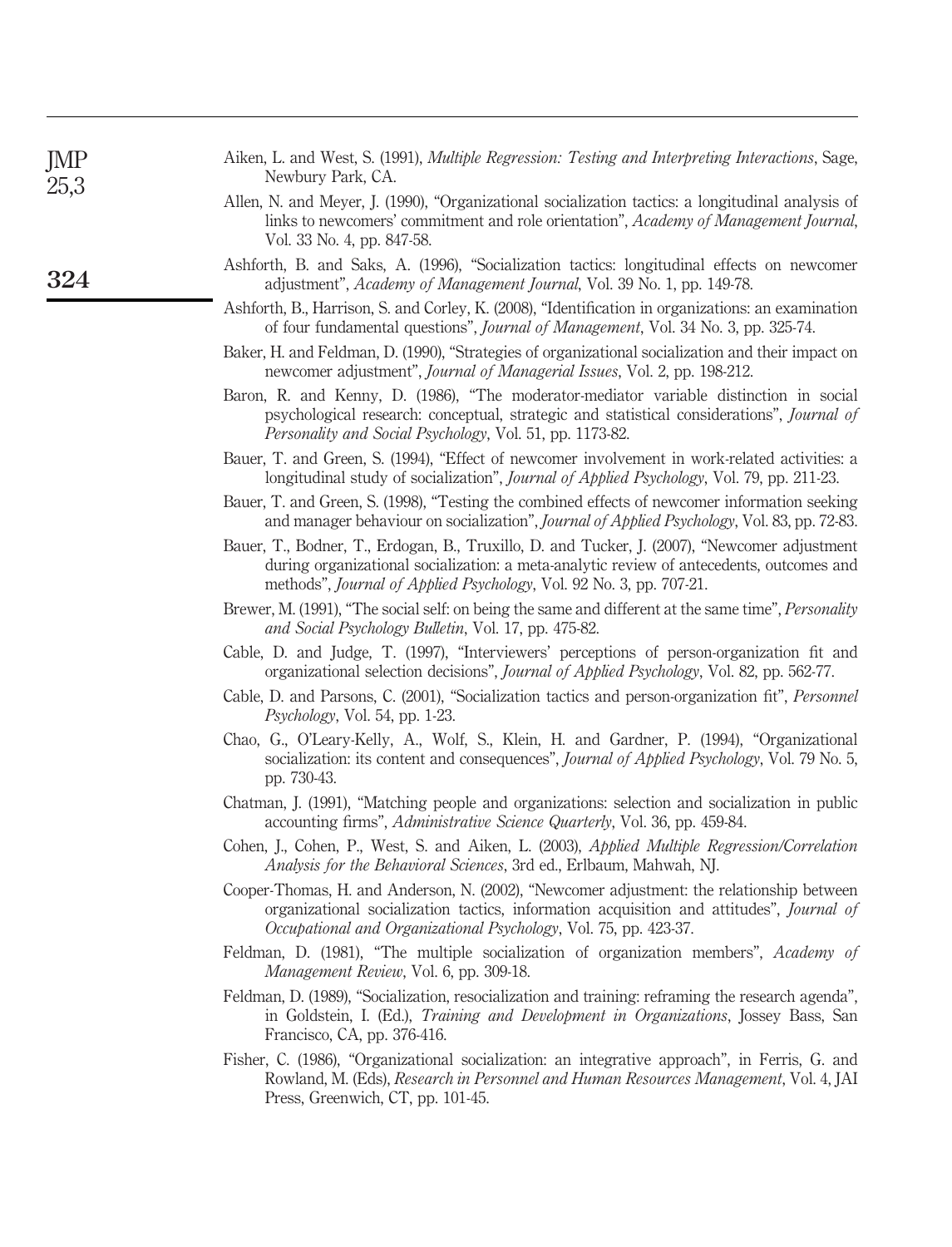| The role of<br>socialization | Frazier, P., Tix, P. and Baron, K. (2004), "Testing moderator and mediator effects in counseling<br>psychology research", Journal of Counseling Psychology, Vol. 51, pp. 115-34.                                                                                         |  |
|------------------------------|--------------------------------------------------------------------------------------------------------------------------------------------------------------------------------------------------------------------------------------------------------------------------|--|
|                              | Hofstede, G. (1980), Cultures Consequences, Sage, Beverley Hills, CA.                                                                                                                                                                                                    |  |
| tactics                      | Hofstede, G. (2001), Cultures Consequences: Comparing Values, Behaviours, Institutions and<br>Organizations Across Nations, 2nd ed., Sage, Thousand Oaks, CA.                                                                                                            |  |
| 325                          | Janssen, O. and Huang, X. (2008), "Us and me: team identification and individual differentiation<br>as complementary drivers of team members' citizenship and creative behaviors", Journal<br><i>of Management</i> , Vol. 34 No. 1, pp. 69-88.                           |  |
|                              | Jones, G. (1986), "Socialization tactics, self-efficacy and newcomers' adjustments to<br>organizations", Academy of Management Journal, Vol. 29, pp. 262-79.                                                                                                             |  |
|                              | Kammeyer-Mueller, J. and Wanberg, C. (2003), "Unwrapping the organizational entry process:<br>disentangling multiple antecedents and their pathways to adjustment", <i>Journal of Applied</i><br>Psychology, Vol. 88 No. 5, pp. 779-94.                                  |  |
|                              | Katz, R. (1980), "Time and work: toward an integrative perspective", in Staw, B. and<br>Cummings, L. (Eds), Research in Organizational Behavior, Vol. 2, JAI Press, Greenwich,<br>CT, pp. 81-127.                                                                        |  |
|                              | Kim, T., Cable, D. and Kim, S. (2005), "Socialization tactics, employee proactivity and<br>person-organization fit", Journal of Applied Psychology, Vol. 90 No. 2, pp. 232-41.                                                                                           |  |
|                              | Klein, H. and Weaver, N. (2000), "The effectiveness of an organizational-level orientation training<br>program in the socialization of new hires", Personnel Psychology, Vol. 53, pp. 47-66.                                                                             |  |
|                              | Kozlowski, S. and Doherty, M. (1989), "Integration of climate and leadership: examination of a<br>neglected issue", Journal of Applied Psychology, Vol. 74, pp. 546-53.                                                                                                  |  |
|                              | Kram, K. (1985), Mentoring At Work: Developmental Relationships in Organizational Life, Scott<br>Foresman, Glenview, IL.                                                                                                                                                 |  |
|                              | Kreiner, G., Hollensbe, E. and Sheep, M. (2006), "Where is the 'me' among the 'we'? Identity work<br>and the search for optimal balance", Academy of Management Journal, Vol. 49 No. 5,<br>pp. 1031-57.                                                                  |  |
|                              | Lester, R. (1987), "Organizational culture, uncertainty reduction and the socialization of new<br>organizational members", in Thomas, S. (Ed.), Culture and Communication: Methodology,<br>Behavior, Artifacts and Institutions, Ablex, Norwood, NJ, pp. 105-13.         |  |
|                              | Liden, R., Wayne, S. and Sparrow, R. (2000), "An examination of the mediating role of<br>psychological empowerment on the relations between the job, interpersonal relationships<br>and work outcomes", Journal of Applied Psychology, Vol. 85, pp. 407-16.              |  |
|                              | Louis, M. (1980), "Surprise and sense making: what newcomers experience in entering unfamiliar<br>organizational settings", Administrative Science Quarterly, Vol. 25, pp. 226-51.                                                                                       |  |
|                              | Mathieu, J. and Zajac, D. (1990), "A review and meta-analysis of the antecedents, correlates and<br>consequences of organizational commitment", Psychological Bulletin, Vol. 108, pp. 171-94.                                                                            |  |
|                              | Major, D., Kozlowski, S., Chao, G. and Gardner, P. (1995), "A longitudinal investigation of<br>newcomer expectations, early socialization outcomes and the moderating effects of role<br>development factors", Journal of Applied Psychology, Vol. 80 No. 3, pp. 418-31. |  |
|                              | Maurer, T. (2001), "Career-relevant learning and development, worker age and beliefs about<br>self-efficacy for development", Journal of Management, Vol. 27, pp. 123-40.                                                                                                |  |
|                              | Meyer, J. and Allen, N. (1997), Commitment in the Workplace, Sage, London.                                                                                                                                                                                               |  |
|                              | Meyer, J. and Allen, N. (1984), "Testing the side-bet theory of organizational commitment: some<br>methodological considerations", Journal of Applied Psychology, Vol. 69, pp. 372-8.                                                                                    |  |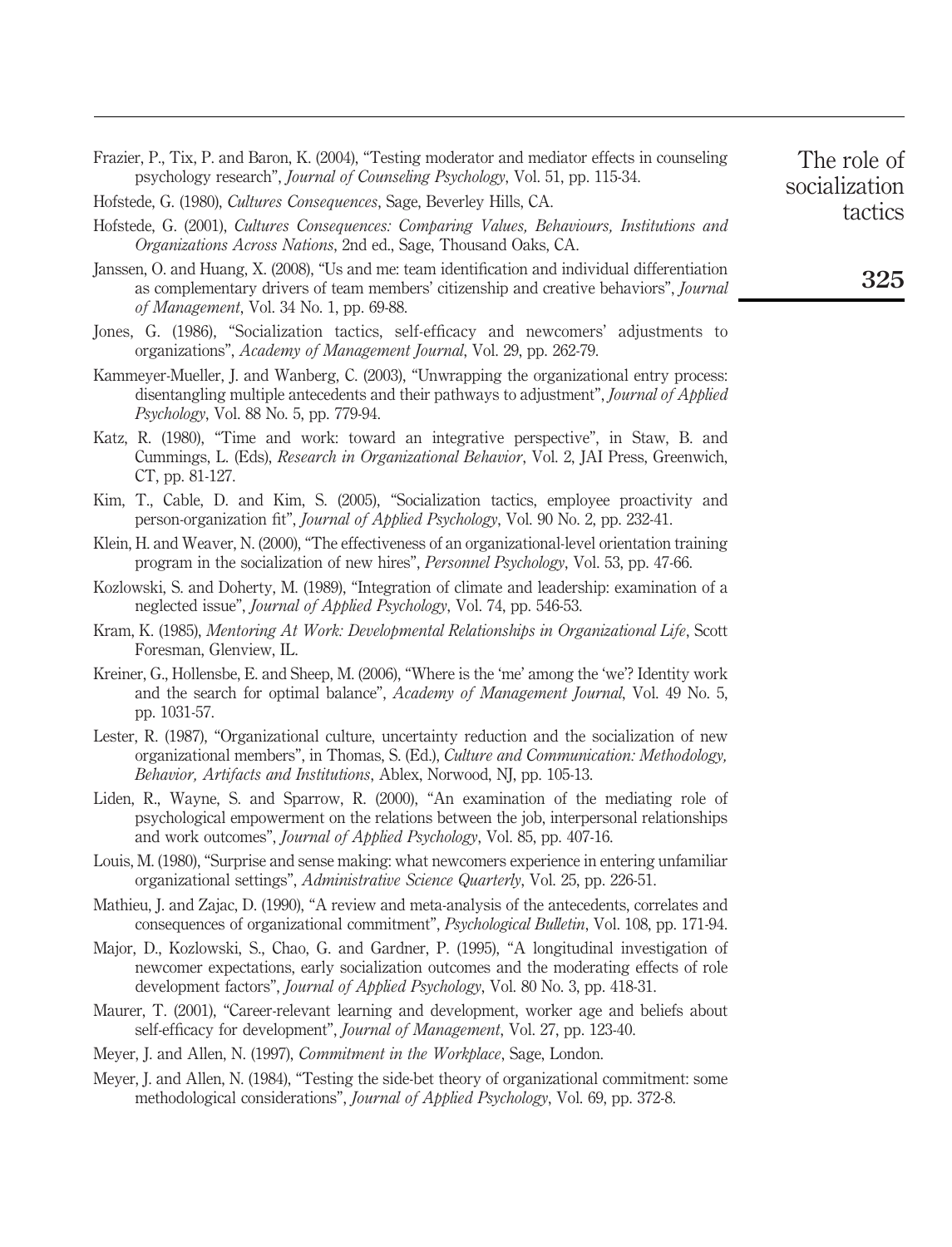|                      |  |  |  | Meyer, J., Allen, N. and Smith, C. (1993), "Commitment to organizations and occupations:           |  |
|----------------------|--|--|--|----------------------------------------------------------------------------------------------------|--|
|                      |  |  |  | extension and test of a three-component conceptualization", <i>Journal of Applied Psychology</i> , |  |
| Vol. 78, pp. 538-51. |  |  |  |                                                                                                    |  |

- Meyer, J., Stanley, D., Herscovitch, L. and Topolnytsky, L. (2002), "Affective, continuance, and normative commitment to the organization", *Journal of Vocational Behavior*, Vol. 61, pp. 20-52.
- Meyer, J., Paunonen, S., Gellatly, I., Goffin, R. and Jackson, D. (1989), "Organizational commitment and job performance: it's the nature of the commitment that counts", Journal of Applied Psychology, Vol. 74, pp. 152-6.
- Morrison, E. (1993), "Newcomer information seeking: exploring types, modes, sources and outcomes", Academy of Management Journal, Vol. 36 No. 3, pp. 557-89.
- Mowday, R., Porter, L. and Steers, R. (1982), Employee-organization Linkages, Academic Press, San Franscisco, CA.
- Nelson, D. and Quick, J. (1991), "Social support and newcomer adjustment in organizations: attachment theory at work?", Journal of Organizational Behavior, Vol. 12, pp. 543-54.
- Ostroff, C. and Kozlowski, S. (1992), "Organizational socialization as a learning process: the role of information acquisition", Personnel Psychology, Vol. 45, pp. 849-74.
- Ostroff, C. and Kozlowski, S. (1993), "The role of mentoring in the information gathering processes of newcomers during early organizational socialization", Journal of Vocational Behaviour, Vol. 42, pp. 170-83.
- Podsakoff, P., MacKenzie, S., Lee, J. and Podsakoff, N. (2003), "Common method biases in behavioural research: a critical review of the literature and recommended remedies", Journal of Applied Psychology, Vol. 88 No. 5, pp. 879-903.
- Reichers, A. (1987), "An interactionist perspective on newcomer socialization rates", Academy of Management Review, Vol. 2 No. 2, pp. 278-87.
- Saks, A., Uggerslev, K. and Fassina, N. (2007), "Socialization tactics and newcomer adjustment: a meta-analytic review and test of a model", Journal of Vocational Behaviour, Vol. 70, pp. 413-46.
- Saks, A. and Ashforth, B. (1997a), "Organizational socialization: making sense of the past and present as a prologue for the future", Journal of Vocational Behavior, Vol. 51, pp. 234-79.
- Saks, A. and Ashforth, B. (1997b), "Socialization tactics and newcomer information acquisition", International Journal of Selection and Assessment, Vol. 5, pp. 48-61.
- Saks, A. (2006), "Antecedents and consequences of employee engagement", Journal of Managerial Psychology, Vol. 21 No. 7, pp. 600-19.
- Tajfel, H. and Turner, J. (1986), "The social identity theory of intergroup behavior", in Worchel, S. and Austin, W. (Eds), Psychology of Intergroup Relations, 2nd ed., Nelson-Hall, Chicago, IL, pp. 7-24.
- Taormina, R. (1999), "Predicting employee commitment and satisfaction: the relative effects of socialization and demographics", International Journal of Human Resource Management, Vol. 10 No. 6, pp. 1060-76.
- Turner, J., Hogg, M., Oakes, P., Reicher, S. and Wetherell, M. (1987), Rediscovering the Social Group: A self-categorization Theory, Blackwell, Oxford.
- Van der Velde, M., Bossink, C. and Jansen, P. (2003), "Gender differences in the influence of professional tenure on work attitudes", Sex Roles, Vol. 49 No. 304, pp. 153-62.
- Van Maanen, J. (1975), "Police socialization: a longitudinal examination of job attitudes in an urban police department", Administrative Science Quarterly, Vol. 20, pp. 207-28.